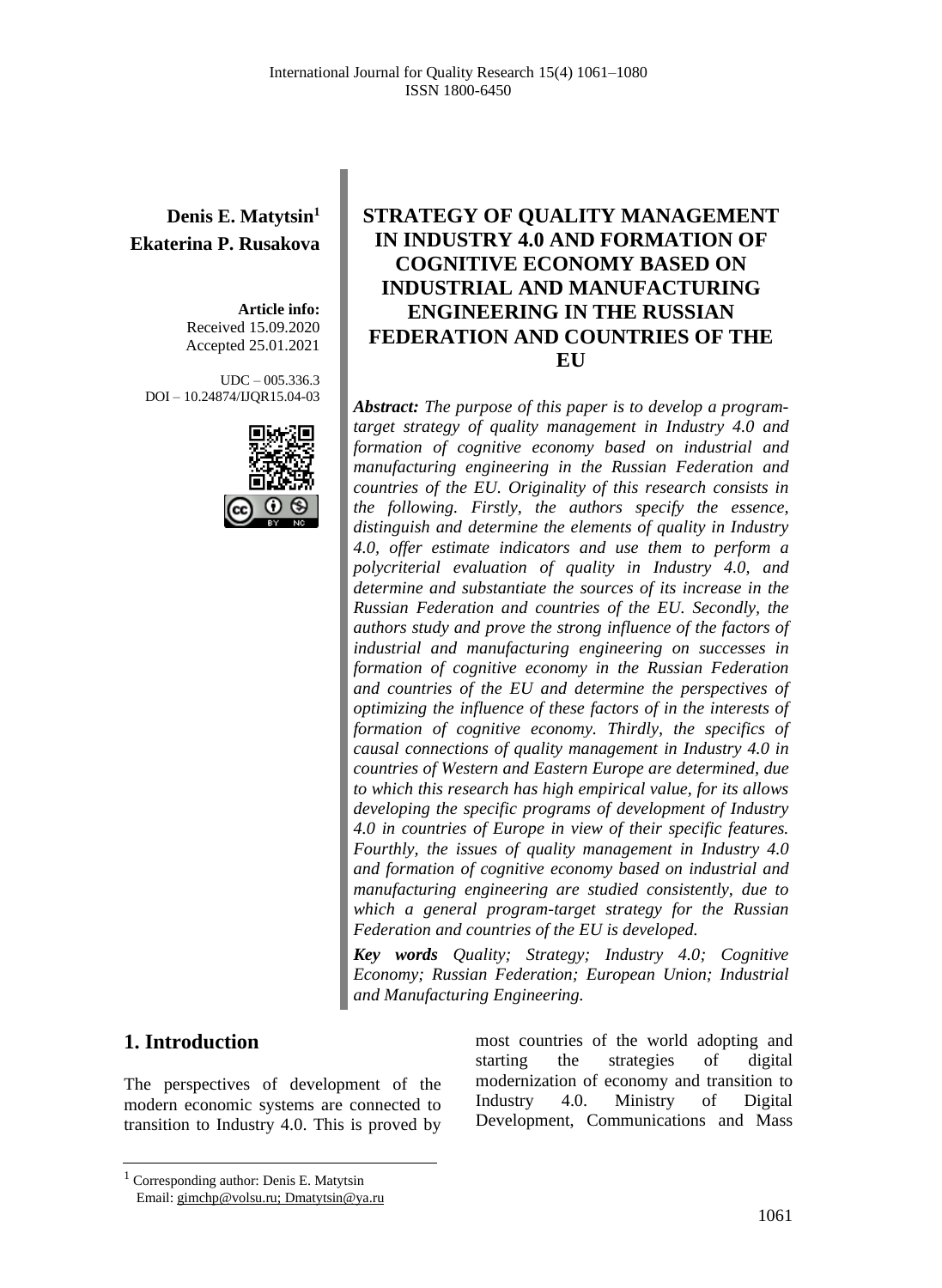

Media (Russia) (2020) adopted the program "Digital economy of the Russian Federation". The European [Commission](https://ec.europa.eu/info/index_en) (2020) started the program "Europe investing in digital: the Digital Europe Programme".

Transition to Industry 4.0 is performed in the interests of creation of a cognitive economy – a socio-economic system in which knowledge is assigned large value, which creates market stimuli for the increase of human potential, and competition in entrepreneurship takes place at the level of information, knowledge and technologies, with creation of conditions for knowledge exchange, implementation of innovations, and implementation of human potential. The advantages of cognitive economy are high and sustainable global competitiveness, reduced cyclicity, stable economic growth, and higher living standards and quality of life of the population.

Though the course at transition to Industry 4.0 does stimulate the formation of cognitive economy, a serious barrier on this path is insufficient manageability of Industry 4.0 and the chaotic character of its development. The reason is that transition to Industry 4.0 is considered to be a goal in itself. Though implementation of the leading technologies in state management, society, and business allows strengthening the positions of national entrepreneurship in the world markets of high technologies and increasing the economy's global competitiveness, it does not ensure the targeted internal socioeconomic transformations in the economic system.

To build a cognitive economy, it is necessary to ensure high quality in Industry 4.0, which will stimulate positive influence of the factors of industrial and manufacturing engineering on economy. The following research gaps hinder the achievement of this in the practice of modern economic systems. 1<sup>st</sup> gap: insufficient elaboration of the scientific and methodological issues of quality measuring and management in

Industry 4.0. There are a lot of indicators for measuring progress in Industry 4.0, which include the level of development and accessibility of digital infrastructure and activity of breakthrough technologies implementation.

The issues of quality are not studied enough during research and management of Industry 4.0 – though, like any innovations, it envisages certain risk and does not guarantee any advantages. While there are a lot of global reports on the level of development of Industry 4.0 (e.g., World Digital Competitiveness Report, published annually by IMD (2020)), there is no clear vision of quality in Industry 4.0. Due to this, companies of Industry 4.0 do not adopt growth of quality in corporate plans, and state regulators have to use general indicators, ignoring quality.

 $2<sup>nd</sup>$ gap: uncertainty of the causal connections of influence of the factors of industrial and manufacturing engineering on economic systems and the requirements to influence of these factors for creation of cognitive economy. The factors of industrial and manufacturing engineering are achievements in Industry 4.0, which stimulate social transformations and ensure the transition to information society, support the implementation of breakthrough technologies in the practice of entrepreneurship, and ensure the transition of economy to the next (fourth) technological mode.

The concept of cognitive economy is developed separately from Industry 4.0. Separate management of Industry 4.0 and the process of transition to cognitive economy is an "institutional trap" (ineffective institution) of the modern economic systems. Certain initiatives on development of intellectual capital (increase of educational level, investment in R&D, and final innovations) lead to fragmentary, intermediary results – full-scale creation of cognitive economy is possible only in case of targeted and high-precision management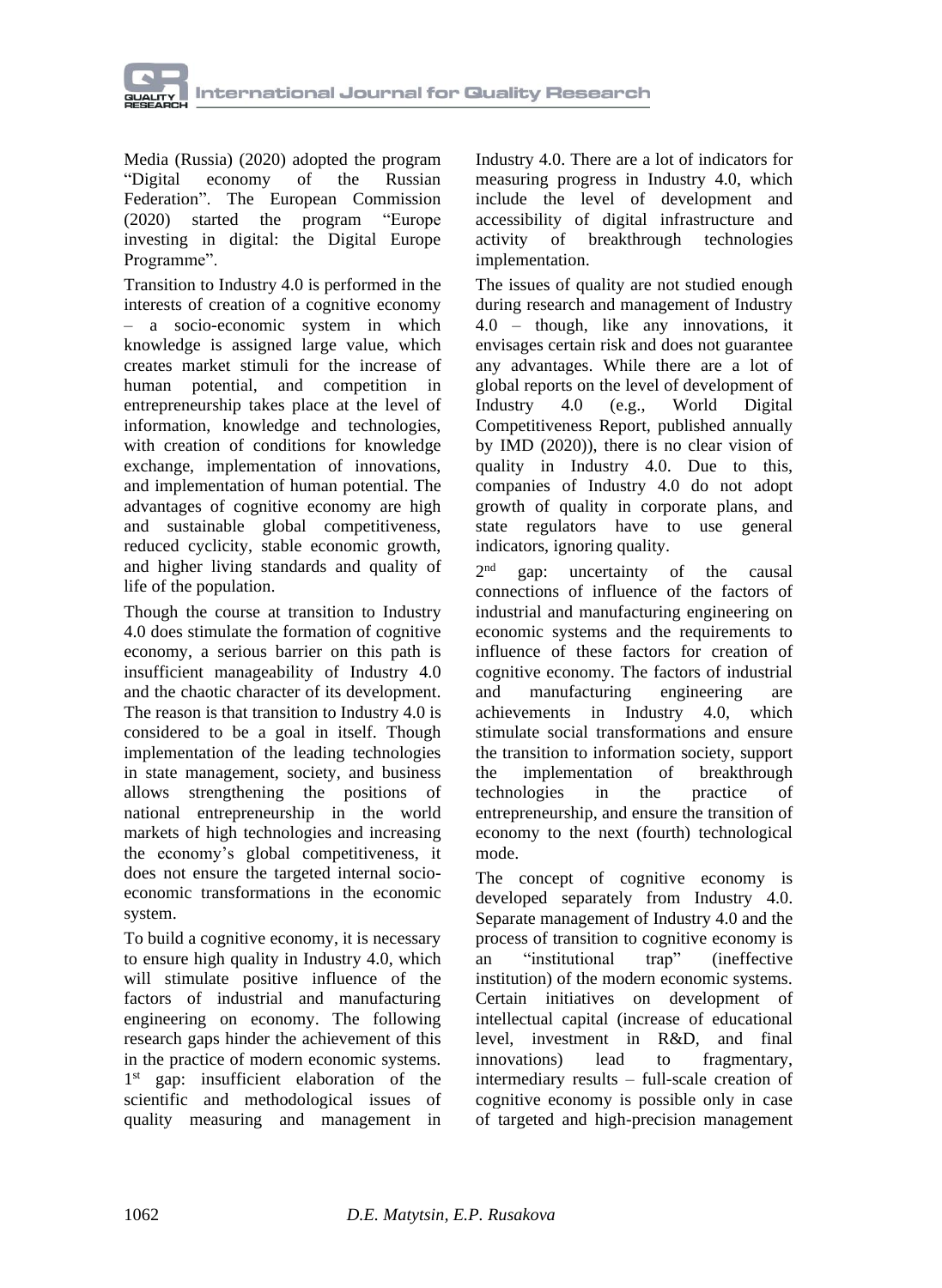

of the factors of industrial and manufacturing engineering, but there are no scientific and methodological tools for this.

This paper aims to fill these gaps and to develop a program-target strategy of quality management in Industry 4.0 and formation of cognitive economy based on industrial and manufacturing engineering in the Russian Federation and countries of the EU. The following hypothesis is offered: in the Russian Federation and countries of the EU, the factors of industrial and manufacturing engineering have strong influence on progress in formation of cognitive economy, but the influence of these factors is not optimal due to imperfection of quality management in Industry 4.0.

Originality – uniqueness and significance for economics and economic practice – of this research consists in its following advantages (as compared to the competing works). Firstly, the authors specify the essence, distinguish and determine the elements of quality in Industry 4.0, offer estimate indicators and use them to perform a polycriterial evaluation of quality in Industry 4.0, and determine and substantiate the sources of its increase in the Russian Federation and countries of the EU. Secondly, the authors study and prove the strong influence of the factors of industrial and manufacturing engineering on successes in formation of cognitive economy in the Russian Federation and countries of the EU and determine the perspectives of optimizing the influence of these factors of in the interests of formation of cognitive economy. Thirdly, the specifics of causal connections of quality management in Industry 4.0 in countries of Western and Eastern Europe are determined, due to which this research has high empirical value, for its allows developing the specific programs of development of Industry 4.0 in countries of Europe in view of their specific features. Fourthly, the issues of quality management in Industry 4.0 and formation of cognitive economy based on industrial and

manufacturing engineering are studied consistently, due to which a general program-target strategy for the Russian Federation and countries of the EU is developed, in which a synergetic effect is obtained, ensuring high effectiveness of the managerial measures. Introduction is followed by literature overview (including gap analysis), and description of research materials and methods.

Then, research results are described: 1) Causal connections of quality management in Industry 4.0 in the Russian Federation and countries of the EU; 2) Experience and perspectives of creation of cognitive economy based on industrial and manufacturing engineering in the Russian Federation and countries of the EU; 3) Program-target strategy quality management in Industry 4.0 and formation of cognitive economy based on industrial and manufacturing engineering in the Russian Federation and countries of the EU. Conclusions sum up this research.

# **2. Literature Review**

The theoretical basis of this research is formed of the published works which are divided into four thematic blocks. 1<sup>st</sup> block: Industry 4.0 as a vector of development of the digital economy and a source of growth and global competitiveness of economic systems – studied in the works Popkova (2020) and Gomes and Cardoso, (2020).

[Sivathanu](https://www.emerald.com/insight/search?q=Brijesh%20Sivathanu) and [Pillai](https://www.emerald.com/insight/search?q=Rajasshrie%20Pillai) (2018) introduce the notion "smart HR 4.0" and determine how industry 4.0 is disrupting HR. [Flores](https://www.emerald.com/insight/search?q=Emmanuel%20Flores) et al. (2020) study the notion "Human Capital 4.0" and compile a typology workforce competencies for Industry 4.0. [Rana](https://www.emerald.com/insight/search?q=Geeta%20Rana) and [Sharma](https://www.emerald.com/insight/search?q=Ravindra%20Sharma) (2019) substantiate the emerging human resource management practices in Industry 4.0. [Verma](https://www.emerald.com/insight/search?q=Anju%20Verma) et al. (2020) note that Industry 4.0 changes the future of HR management. [Ragulina](https://www.emerald.com/insight/search?q=Julia%20V.%20Ragulina) (2019) points out the vivid influence of education on production placement in the agro-industrial complex in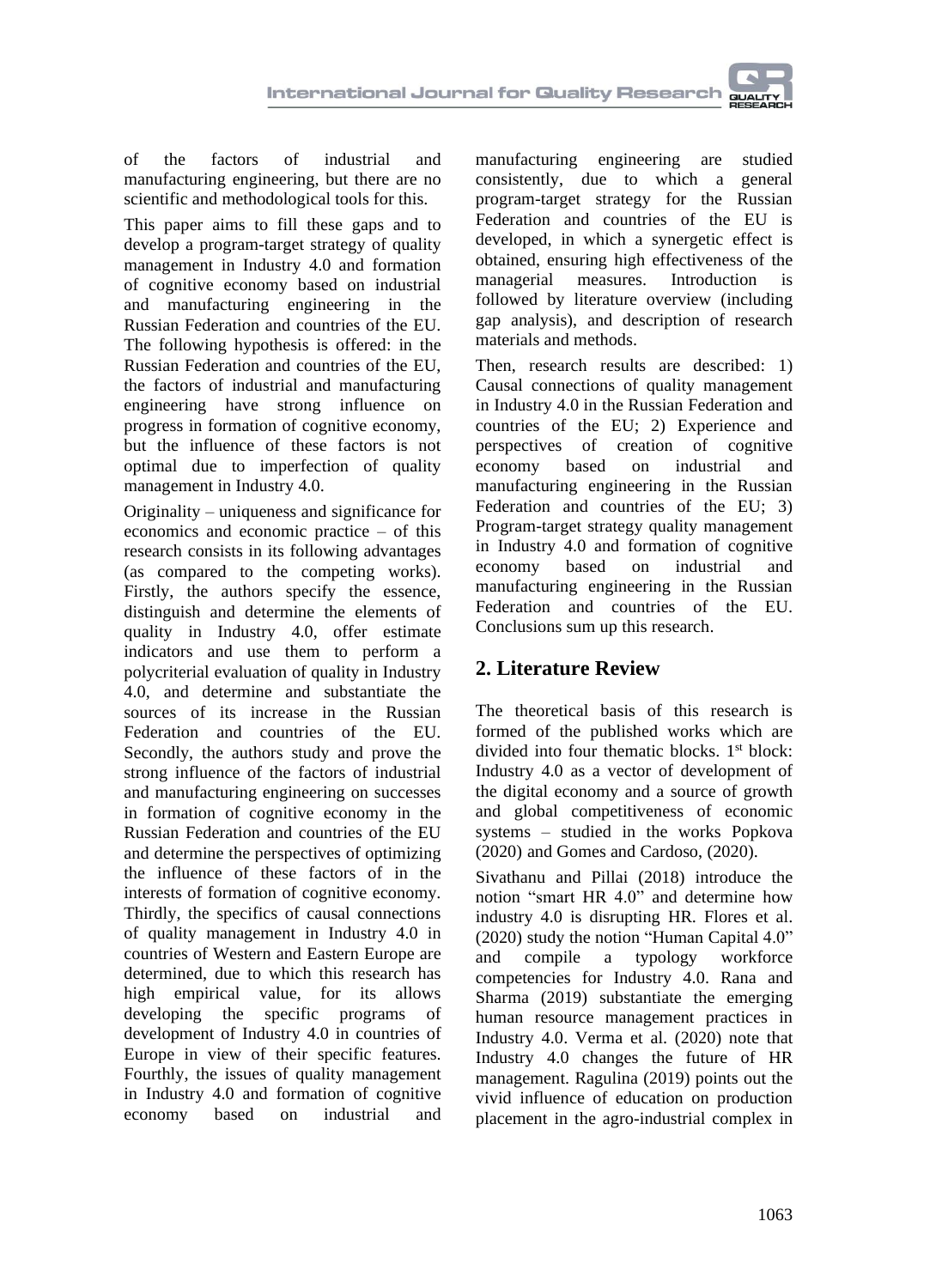the conditions of Industry 4.0. [Ghobakhloo](https://www.emerald.com/insight/search?q=Morteza%20Ghobakhloo) (2018) considers the future of manufacturing industry and presents a strategic roadmap toward Industry 4.0.

2<sup>nd</sup> block: quality in Industry 4.0, the certain elements of which are studied in the works Gritsuk et al. (2020), and [Inshakova](https://proxylibrary.hse.ru:2073/authid/detail.uri?origin=AuthorProfile&authorId=56185976100&zone=) et al. (2019). Within this block, [Behmer](https://www.emerald.com/insight/search?q=Falk%20Johannes%20Behmer) and [Jochem](https://www.emerald.com/insight/search?q=Roland%20Jochem) (2019) offer a scientific and methodological approach to organizational planning for quality management in the digital age. [Grandinetti](https://www.emerald.com/insight/search?q=Roberto%20Grandinetti) et al. (2020) notes that the Fourth industrial revolution, digital servitization and relationship quality in Italian B2B manufacturing firms influence the quality of interrelations in B2B Italian production companies.

[Khin](https://www.emerald.com/insight/search?q=Sabai%20Khin) and [Ho](https://www.emerald.com/insight/search?q=Theresa%20CF%20Ho) (2019) determine the connection between digital technology, digital capability and organizational performance and point out a mediating role of digital innovation. [Ansong](https://www.emerald.com/insight/search?q=Eric%20Ansong) and [Boateng](https://www.emerald.com/insight/search?q=Richard%20Boateng) (2019) think that surviving in the digital era is a complex task and offer business models of digital enterprises in a developing economy. [Martínez-Climent](https://www.emerald.com/insight/search?q=Carla%20Mart%C3%ADnez-Climent) et al. (2019) note digital transformations and value creation in international markets. [Stuart](https://www.emerald.com/insight/search?q=David%20Stuart) (2017) thinks that machine knowledge predetermines digital transformations of the sciences and humanities. [Hoerlsberger](https://www.emerald.com/insight/search?q=Marianne%20Hoerlsberger) (2019) studies innovation management in the digital world.

3<sup>rd</sup> block: essence and foundations of the concept of cognitive economy, its basic principles, priorities, and manifestations, and experience of its formation. [Hoe](https://www.emerald.com/insight/search?q=Siu%20Loon%20Hoe) (2017) studies the problem "thinking about how to think" and determines cognitive skills to stay relevant in a digital economy. [Nguyen](https://www.emerald.com/insight/search?q=Mai%20Anh%20Thi%20Nguyen) et al. (2019) points out the role of cognitive proximity on supply chain collaboration for radical and incremental innovation, performing a study of a transition economy.

[Singh](https://www.emerald.com/insight/search?q=Poonam%20Singh) and [Giacosa](https://www.emerald.com/insight/search?q=Elisa%20Giacosa) (2019) determine cognitive biases of consumers as barriers in transition towards circular economy. [Ahmadi](https://www.emerald.com/insight/search?q=Mohsen%20Ahmadi) and [Taghizadeh](https://www.emerald.com/insight/search?q=Rahim%20Taghizadeh) (2019) present a gene expression programming model for economy growth using knowledge-based economy indicators. [Martínez-Climent](https://www.emerald.com/insight/search?q=Carla%20Mart%C3%ADnez-Climent) (2020) draws a connection between Knowledge, business and innovation and substantiates a perspective model of economy and sustainability of future growth. [Degelsegger-](https://www.emerald.com/insight/search?q=Alexander%20Degelsegger-M%C3%A1rquez)[Márquez](https://www.emerald.com/insight/search?q=Alexander%20Degelsegger-M%C3%A1rquez) et al. (2018) draw a connection between regional knowledge economies and global innovation networks (by the example of Southeast Asia).

[Paoloni](https://www.emerald.com/insight/search?q=Paola%20Paoloni) et al. (2019) study crowdfunding as a new collaborative process in the knowledge economy. [Szelagowski](https://www.emerald.com/insight/search?q=Marek%20Szelagowski) and [Berniak-Woźny](https://www.emerald.com/insight/search?q=Justyna%20Berniak-Wo%C5%BAny) (2019) deem it necessary to adapt business process management maturity models to the context of the knowledge economy. [Gangi](https://www.emerald.com/insight/search?q=Yagoub%20Ali%20Gangi) (2017) notes the role of entrepreneurship education and training on creation of the knowledge economy (studying Qatar's leap to the future). [Chilton](https://www.emerald.com/insight/search?q=Kenneth%20Chilton) and [Jung](https://www.emerald.com/insight/search?q=Kyujin%20Jung) (2018) note the applicability of growth machine theory to the knowledge economy (performing a social network analysis of Chattanooga's civic infrastructure).

4 th block: specifics of the digital economy and Industry 4.0 in the Russian Federation and countries of the EU, which are studied in the works [Inshakova](https://proxylibrary.hse.ru:2073/authid/detail.uri?origin=AuthorProfile&authorId=56185976100&zone=) et al. (2018), Popkova et al. (2020) and [Popkova](https://proxylibrary.hse.ru:2073/authid/detail.uri?origin=resultslist&authorId=55671568200&zone=) et al. (2017). Within this block, [Tsourgiannis](https://www.emerald.com/insight/search?q=Lambros%20Tsourgiannis) and [Valsamidis](https://www.emerald.com/insight/search?q=Stavros%20Valsamidis) (2019) study digital marketing in tourism and explain why Greek tourists use digital marketing applications like Airbnb. [Wentrup](https://www.emerald.com/insight/search?q=Robert%20Wentrup) et al. (2019) think that Uberization in Paris is the issue of trust between a digital platform and digital workers. [Dellermann](https://www.emerald.com/insight/search?q=Dominik%20Dellermann) et al. (2017) thinks that innovation risk in digital business models is especially high (by the example of German energy sector).

Thus, as a result of the performed literature review, it is possible to conclude that there are a lot of works on this issue. However, the performed gap analysis shows that the studied problem remains unsolved due to two research gaps. 1<sup>st</sup> gap: deficit of research developments in the sphere of quality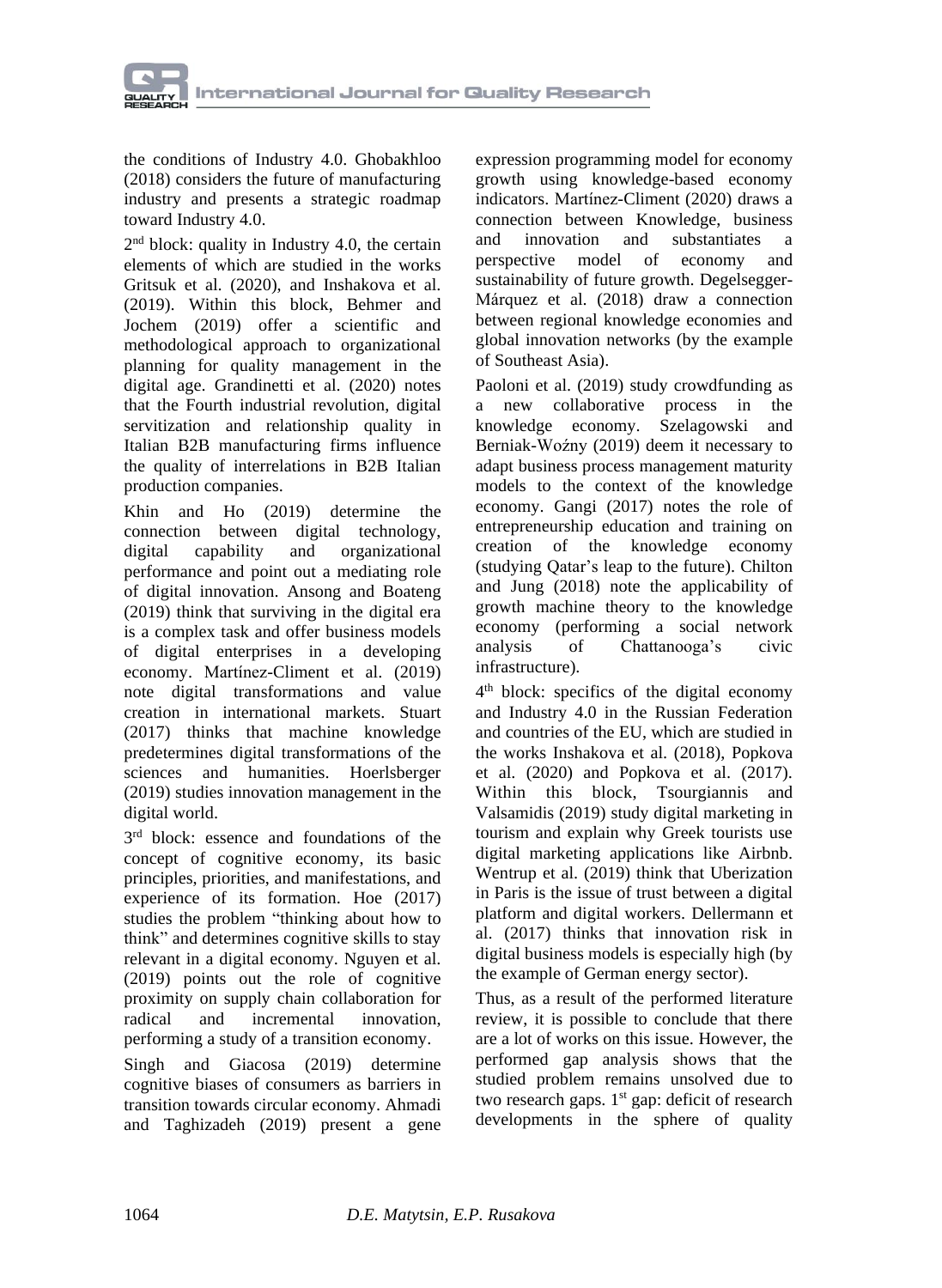management in Industry 4.0.

2<sup>nd</sup> gap: insufficient elaboration and the lack of evidentiary support for the influence of factors of industrial and manufacturing engineering on formation of cognitive economy. In order to fill these gaps, we study the process of quality management in Industry 4.0, its consequences for industrial and manufacturing engineering, and contribution to formation of cognitive economy in the Russian Federation and countries of the EU.

### **3. Materials and methodology**

This research is built on the basis of the hypothetical and deductive principle. The economic & mathematical essence of the formulated hypothesis consists in the following: in the Russian Federation and countries of the EU, the factors of industrial and manufacturing engineering have a close and positive connection with manifestations of cognitive economy, but their influence is contradictory, which is shown not only by positive but also negative correlation and regression dependence of the corresponding indicators.

To achieve the largest applied significance and highest detalization of this work, we selected countries with different geographical location as research objects: countries of Eastern Europe and Western Europe. To characterize the received selection, let us consider the values of digital competitiveness index in countries of Eastern and Western Europe in 2020 (as a result of 2019), according to the IMD report (Figure 1).





As shown in Figure 1, the values of digital competitiveness index in countries of Eastern Europe in 2020 are rather equal. The highest values of this index are observed in Poland (73.707 points) and Russia (70.406 points). In countries of Western Europe,

there are vivid differences in the level of their digital competitiveness, which is the highest in Denmark (95.225 points) and the Netherlands (94.261 points), and the lowest in Belgium (82.491 points). On the whole, among the selected countries of Western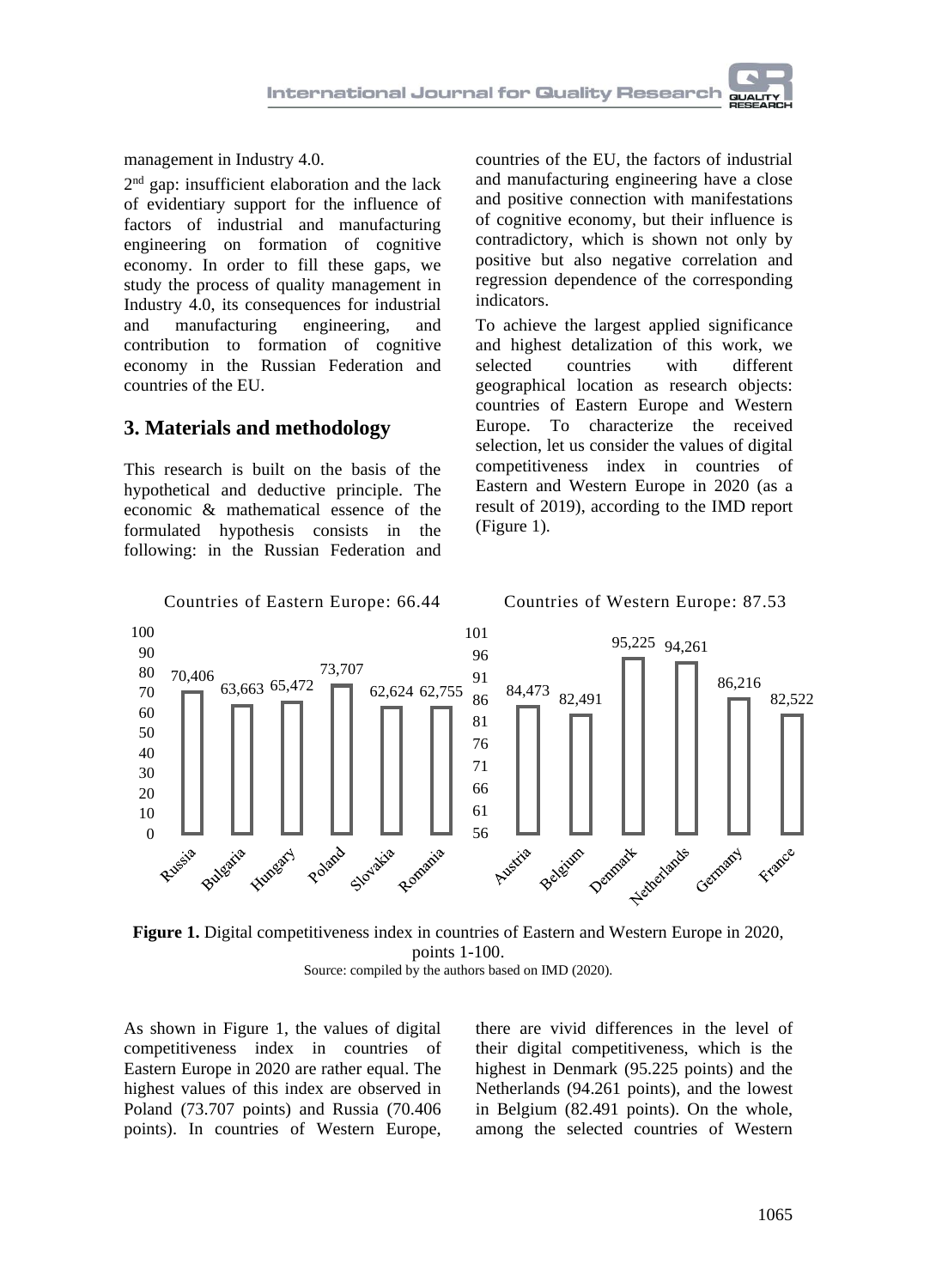

Europe, the level of digital competitiveness is higher (87.53 points on average) as compared to countries of Eastern Europe (64.44 points on average). This confirms the necessity to study these geographically separate groups of countries in a separate way during research of Industry 4.0.

When studying the causal connections of quality management in Industry 4.0 in the Russian Federation and countries of the EU we use correlation analysis. We determine the connection (correlation dependence) between the elements of quality in Industry 4.0 and potentially significance sources of quality growth. Elements of quality in Industry 4.0 are distinguished according to World Digital Competitiveness Report 2019, prepared by IMD (2020), as a source of the most complete and reliable empirical data on the topic of Industry 4.0:

- IT & media stock market capitalization as a manifestation of their competitiveness and effectiveness, achieved by means of high quality of products;
- Internet retailing as a manifestation of distribution networks' quality, the highest level of which is reached on the Internet;<br>Agility of companies as a Agility of companies as a manifestation of taking into account the individual needs of consumers and of the changes in general market consumer preferences, which leads to growth of quality in the aspect of improved satisfaction of the needs;
- Knowledge transfer as a manifestation of use of leading knowledge and technologies during product manufacture;
- Cyber security as a manifestation of safety of products of Industry 4.0 in the aspect of personal data protection;

• Sofware piracy as a manifestation of reliability of products of Industry 4.0 in the aspect of its continuous work.

The following potentially significant sources of quality growth in in Industry 4.0 are distinguished here:

- Index of economic freedom as the indicator of influence of state regulation on quality (calculated by The Heritage Foundation (2020));
- Globalization index  $-$  as the indicator of influence of international competition on quality (calculated by KOF (2020));
- Total investment as the indicator of influence of resource provision on quality (calculated by International Monetary Fund (2020);
- Social entrepreneurship index  $-$  as the indicator of influence of corporate social responsibility on quality (calculated by Institute of Scientific Communications (2020b) and presented in social entrepreneurship ranking as a part of the dataset "Social Entrepreneurship in the World Economy: a Path from Virtual Scores to Big Data – 2020".

The data are grouped depending on the geographical location of the studied countries (Table 1).

As the elements of quality in Industry 4.0 are available in IMD materials in the form of rating, they are measured in positions (the lower the value, the better). Contrary to them, for the sources of quality growth the following is true: the higher, the better. That's why a proof of the direct connection between indicators is negative values of correlation coefficients.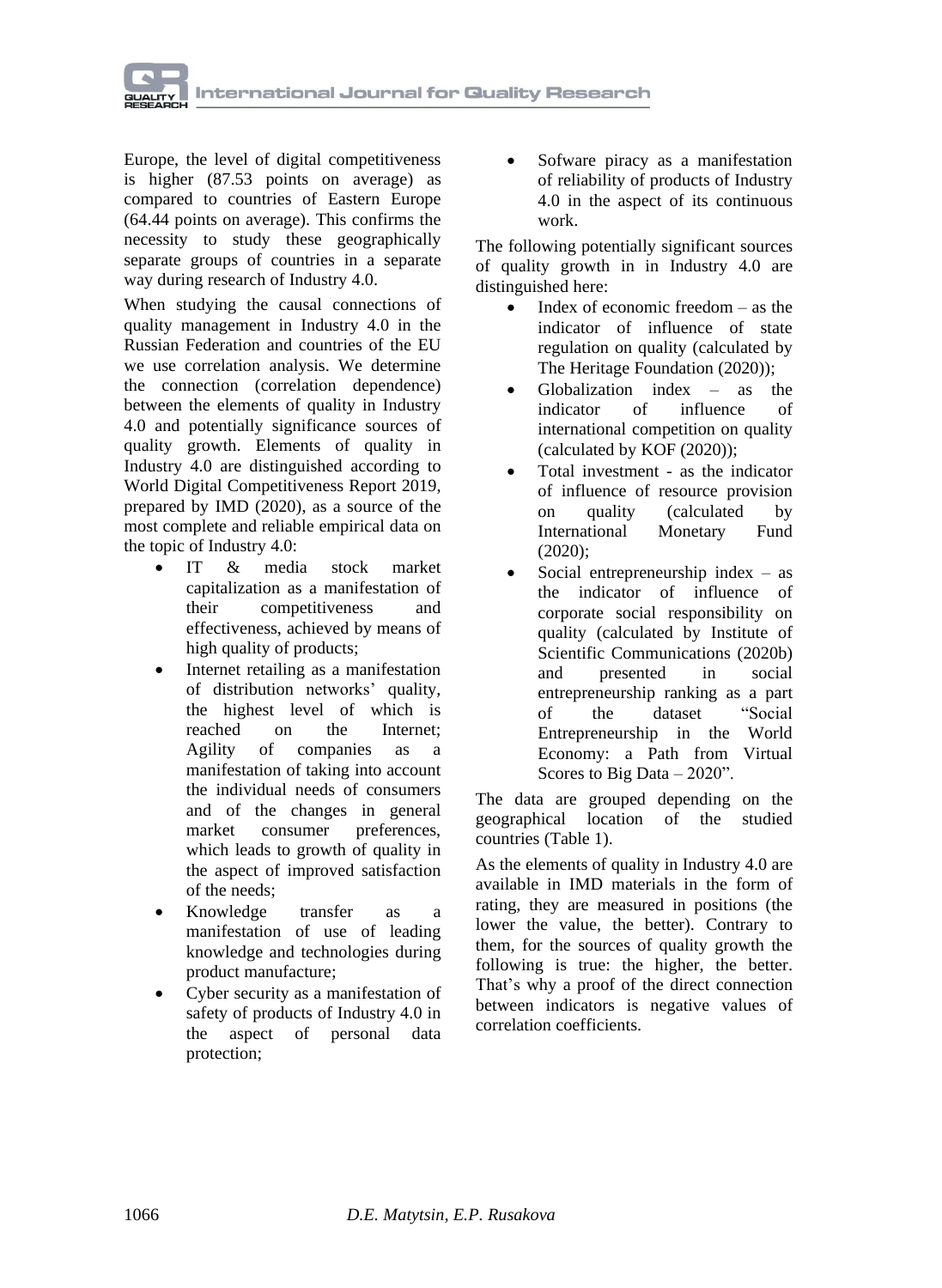

|                                |             | Elements of quality in Industry 4.0,        | positions 1-63     |                      |                    | Sources of increase of quality in<br>Industry 4.0 |                |                                            |                                          |                                              |                                                |
|--------------------------------|-------------|---------------------------------------------|--------------------|----------------------|--------------------|---------------------------------------------------|----------------|--------------------------------------------|------------------------------------------|----------------------------------------------|------------------------------------------------|
| Geographical location          | Country     | & media stock market<br>capitalization<br>E | Internet retailing | Agility of companies | Knowledge transfer | Cyber security                                    | Sofware piracy | freedom, points 1-100<br>Index of economic | Globalization index, points<br>$1 - 100$ | $\mathfrak{b}$<br>Total investment, %<br>GDP | Social entrepreneurship<br>index, points 1-100 |
|                                | Russia      | 43                                          | 41                 | 60                   | 57                 | 44                                                | 53             | 61.0                                       | 72.45                                    | 21.189                                       | 61.147                                         |
|                                | Bulgaria    | 36                                          | 50                 | 56                   | 55                 | 46                                                | 50             | 70.2                                       | 80.78                                    | 22.227                                       | 35.763                                         |
| Countries of Eastern<br>Europe | Hungary     | 31                                          | 37                 | 50                   | 39                 | 51                                                | 27             | 66.4                                       | 84.98                                    | 21.277                                       | 34.373                                         |
|                                | Poland      | 35                                          | 33                 | 17                   | 38                 | 40                                                | 36             | 69.1                                       | 81.33                                    | 20.735                                       | 46.651                                         |
|                                | Slovakia    | 29                                          | 36                 | 22                   | 34                 | 13                                                | 30             | 66.8                                       | 83.72                                    | 23.763                                       | 34.700                                         |
|                                | Romania     | 47                                          | 40                 | 43                   | 50                 | 32                                                | 51             | 69.7                                       | 79.74                                    | 25.329                                       | 38.515                                         |
| Western Europe<br>Countries of | Austria     | 39                                          | 17                 | 15                   | 12                 | 5                                                 | 6              | 73.3                                       | 82.86                                    | 24.111                                       | 51.643                                         |
|                                | Belgium     | 32                                          | 11                 | 39                   | 16                 | 33                                                | 13             | 68.9                                       | 86.84                                    | 24.339                                       | 45.772                                         |
|                                | Denmark     | 45                                          | $\overline{4}$     | 6                    | 8                  | 17                                                | 8              | 78.3                                       | 88.26                                    | 20.962                                       | 55.713                                         |
|                                | Netherlands | 8                                           | 6                  | 10                   | $\overline{2}$     | 8                                                 | 13             | 77.0                                       | 90.71                                    | 21.806                                       | 67.478                                         |
|                                | Germany     | 9                                           | 13                 | 36                   | 10                 | 26                                                | 8              | 73.5                                       | 88.60                                    | 19.348                                       |                                                |
|                                | France      | 25                                          | 14                 | 55                   | 26                 | 22                                                | 20             | 66.0                                       | 87.25                                    | 21.813                                       | 61.140                                         |

**Table 1.** Elements and sources of quality in Industry 4.0 in the Russian Federation and countries of the EU in 2020.

Source: compiled by the authors based on IMD (2020), Institute of Scientific Communications (2020b), International Monetary Fund (2020), KOF (2020), The Heritage Foundation. (2020).

Correlation analysis is used for studying the experience and perspectives of formation of cognitive economy based on industrial and manufacturing engineering in the Russian Federation and countries of the EU. Dependence of each sign of cognitive economy (separately) on the whole totality of the factors of industrial and manufacturing engineering is determined and presented in the form of regression equation. The factors of industrial and manufacturing engineering are the indicators from IMD Ranking (2020):

- Robots in Education and R&D:
- World robots distribution;
- Use of big data and analytics.

The signs of cognitive economy are the following indicators:

- Innovation index, available in the materials of the data set "Big Data of the Modern Global Economy: Digital Platform for Data Mining – 2020" Institute of Scientific Communications (2020a);
- Human development index, from Institute of Scientific Communications (2020a);
- Hi-tech export, according to World Bank (2020).

These indicators and their symbols for further analysis are shown in Table.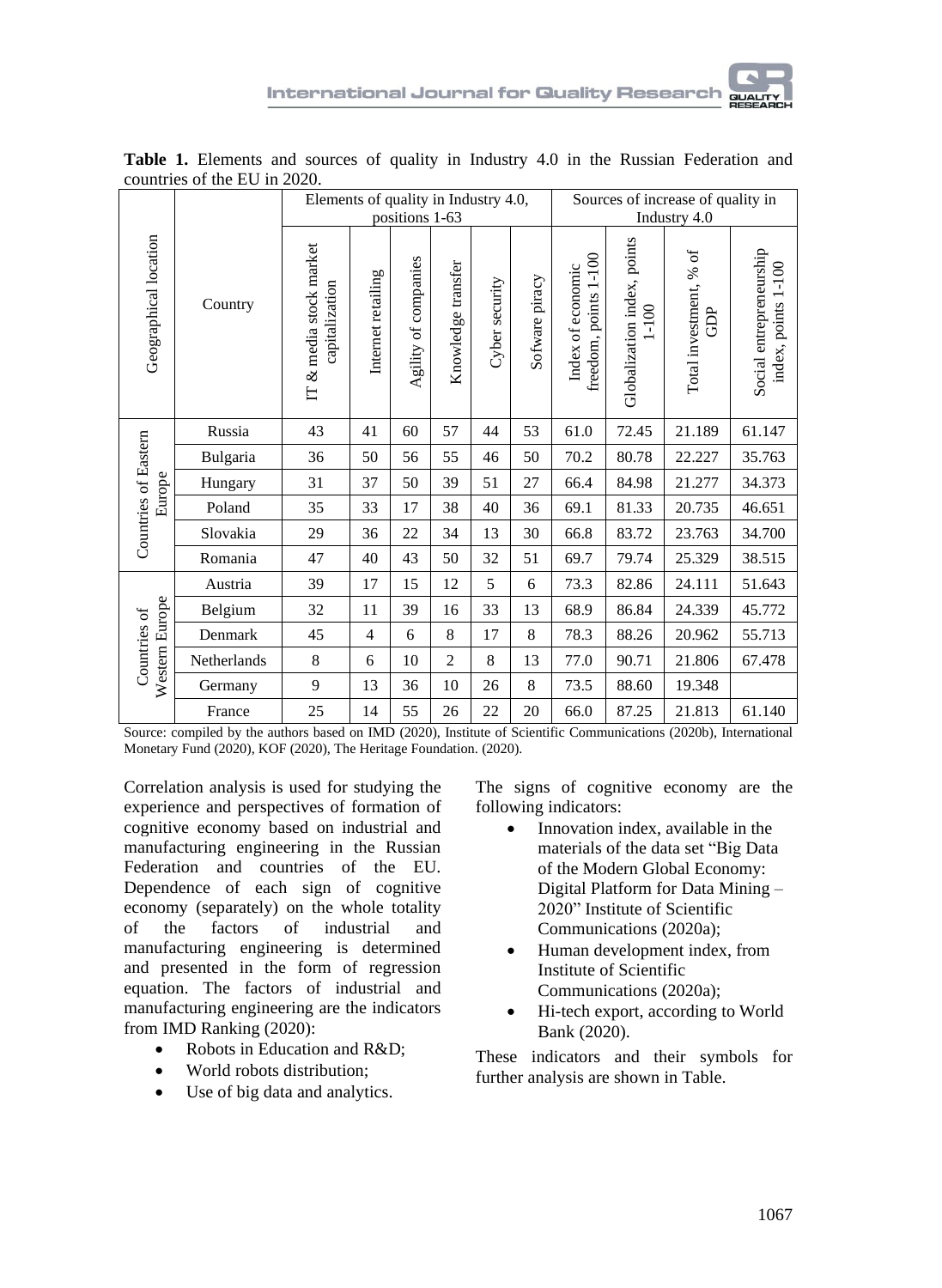

|                                   |             |                                | Factors of industrial and<br>manufacturing engineering,<br>positions 1-63 |                                  | Signs of cognitive economy            |                                                 |                                                          |  |
|-----------------------------------|-------------|--------------------------------|---------------------------------------------------------------------------|----------------------------------|---------------------------------------|-------------------------------------------------|----------------------------------------------------------|--|
| Geographical<br>location          | Country     | Robots in Education and<br>R&D | World robots<br>distribution                                              | Use of big data and<br>analytics | Innovation index, points<br>$1 - 100$ | Human development<br>$1 - 100$<br>index, points | manufactured exports<br>High-technology<br>exports, % of |  |
|                                   |             | X <sub>1</sub>                 | X <sub>2</sub>                                                            | X3                               | y <sub>1</sub>                        | y <sub>2</sub>                                  | У3                                                       |  |
|                                   | Russia      | 8                              | 34                                                                        | 31                               | 37.62                                 | 0.824                                           | 10.963                                                   |  |
|                                   | Bulgaria    | 49                             | 45                                                                        | 38                               | 40.35                                 | 0.816                                           | 10.267                                                   |  |
| Countries of                      | Hungary     | 31                             | 26                                                                        | 50                               | 44.51                                 | 0.845                                           | 17.538                                                   |  |
| Eastern<br>Europe                 | Poland      | 16                             | 21                                                                        | 27                               | 41.31                                 | 0.872                                           | 10.099                                                   |  |
|                                   | Slovakia    | 29                             | 37                                                                        | 33                               | 42.05                                 | 0.857                                           | 10.629                                                   |  |
|                                   | Romania     | 36                             | 35                                                                        | 34                               | 36.76                                 | 0.816                                           | 11.074                                                   |  |
|                                   | Austria     | 10                             | 23                                                                        | 41                               | 50.94                                 | 0.914                                           | 11.638                                                   |  |
|                                   | Belgium     | 18                             | 24                                                                        | 35                               | 50.18                                 | 0.919                                           | 11.946                                                   |  |
| Countries of<br>Western<br>Europe | Denmark     | 25                             | 30                                                                        | 17                               | 58.44                                 | 0.930                                           | 13.889                                                   |  |
|                                   | Netherlands | 27                             | 18                                                                        | 10                               | 61.44                                 | 0.933                                           | 22.677                                                   |  |
|                                   | Germany     | $\overline{2}$                 | 5                                                                         | 46                               | 58.19                                 | 0.939                                           | 16.368                                                   |  |
|                                   | France      | 5                              | $\,8\,$                                                                   | 53                               | 54.25                                 | 0.891                                           | 25.920                                                   |  |

|  |  |  |                                                                                      | Table 2. Signs of cognitive economy and potentially influencing factors of industrial and |  |
|--|--|--|--------------------------------------------------------------------------------------|-------------------------------------------------------------------------------------------|--|
|  |  |  | manufacturing engineering in the Russian Federation and countries of the EU in 2020. |                                                                                           |  |

Source: compiled by the authors based on IMD (2020), Institute of Scientific Communications (2020a), World Bank (2020).

### **4. Results**

### **4.1 Causal connections of quality management in Industry 4.0 in the Russian Federation and countries of the EU**

For determining the causal connections of quality management in Industry 4.0 in the Russian Federation and countries of the EU, let us use the results of correlation analysis, which is performed based on the data from Table 1 (Figures 2-7).

As shown in Figure 2, IT & media stock market capitalization in countries of Eastern Europe grows in case of increase of economic freedom (correlation -9.30%) and globalization (-72.44%), and also in case of outflow of investments from economy (34.48%) and decrease of corporate social responsibility (49.70%). In countries of Western Europe, IT & media stock market capitalization grows in case of decrease of economic freedom (1.90%) and outflow of investments from economy (48.20%), and also in case of globalization (-62.80%) and development of social entrepreneurship (- 72.32%).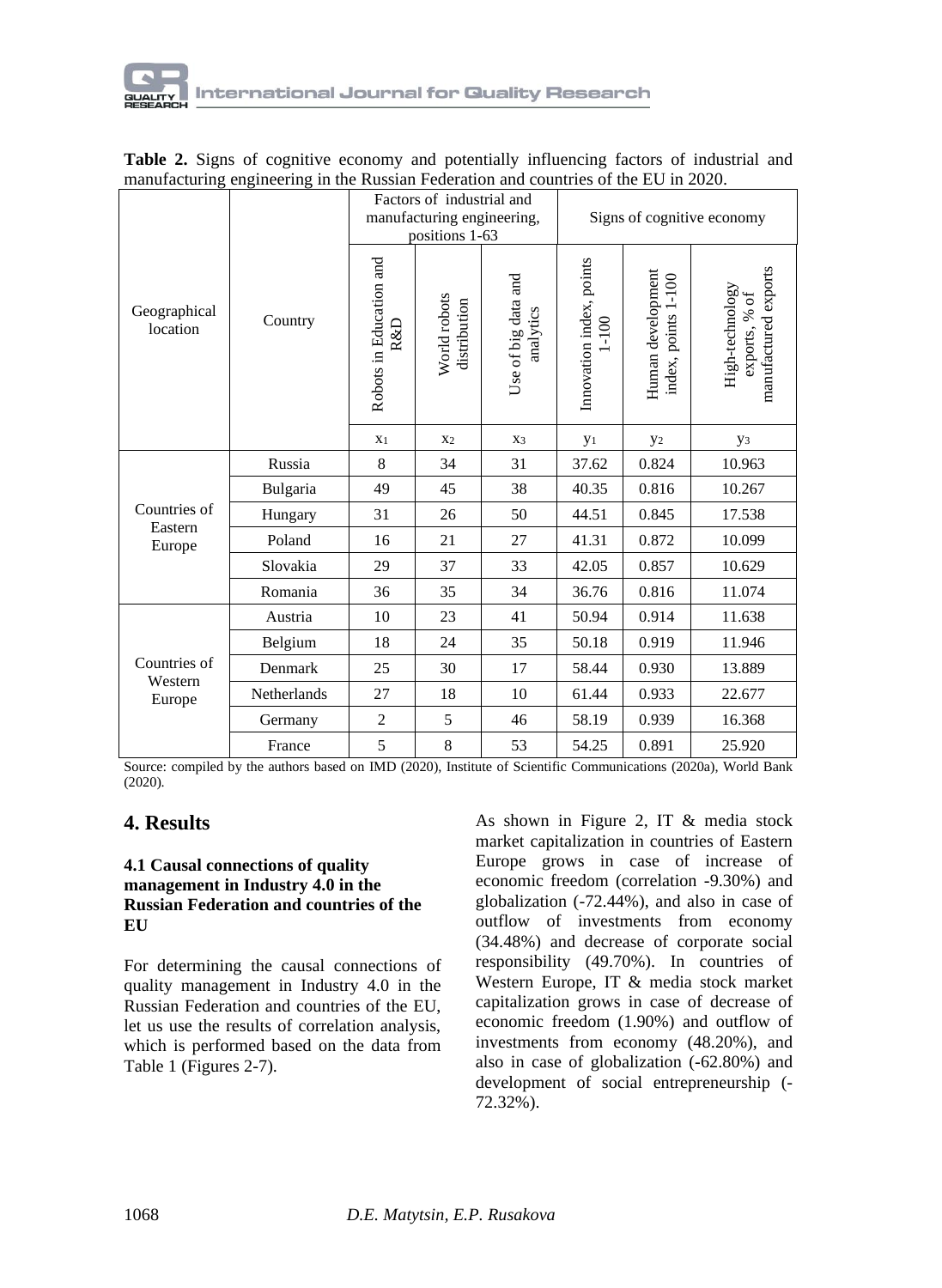



### IT and media stock market capitalization



Source: calculated and compiled by the authors.



**Figure 3.** Correlation between Internet retailing and the sources of quality in Industry 4.0, %. Source: calculated and compiled by the authors.

As shown in Figure 3, Internet retailing in countries of Eastern Europe develops in case of reduction of economic freedom (14.44%) and outflow of investments from economy (12.71%), as well as in case of globalization (-28.88%) and development of social entrepreneurship (-7.81%). In countries of

Western Europe, Internet retailing develops in case of increase of economic freedom (- 64.90%), globalization (-73.94%), development of social entrepreneurship (- 39.24%), and outflow of investments from economy (32.04%).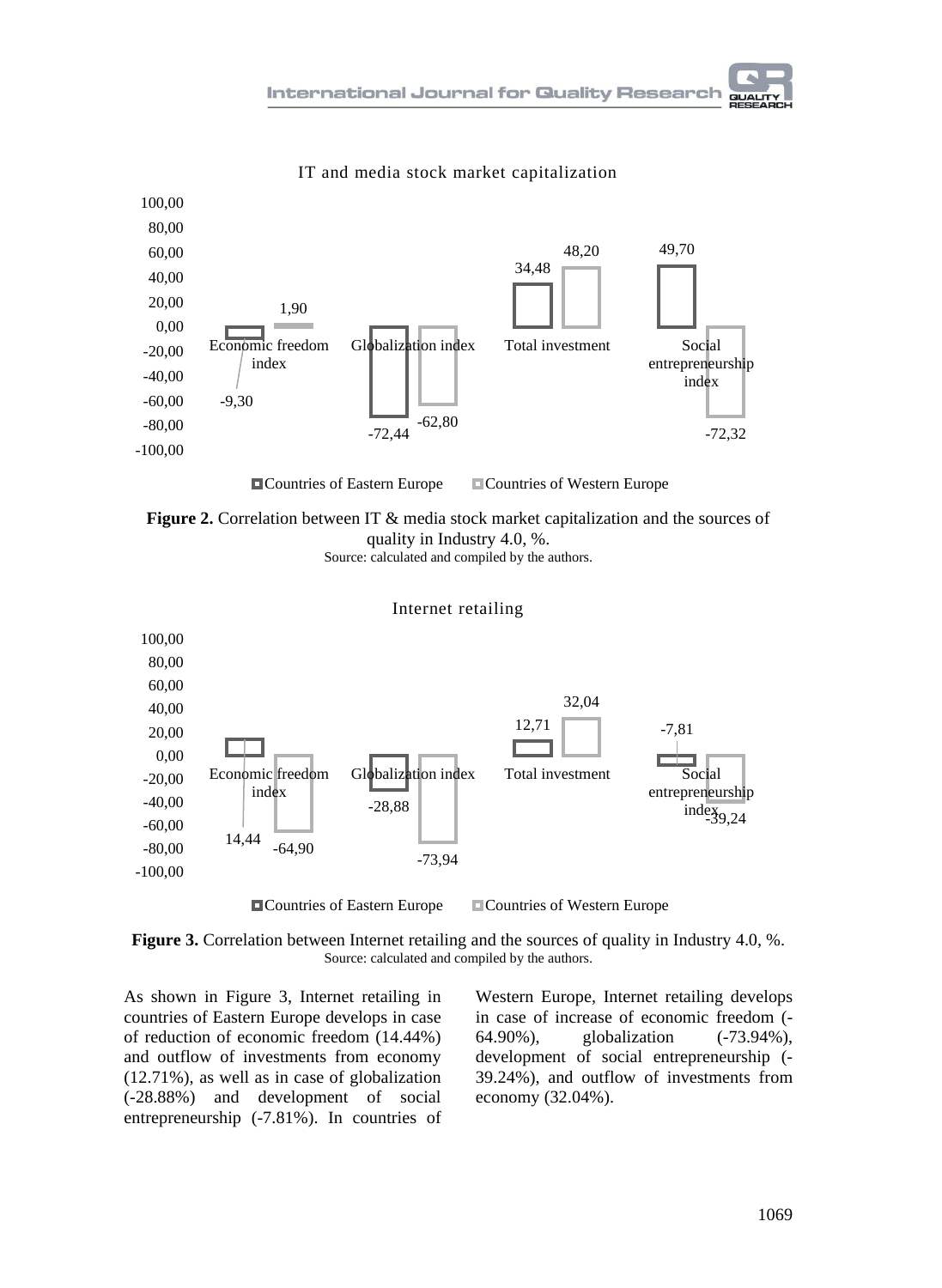$-36,98$   $-48,49$   $-9,88$ 23,60 -93,09 -7,88  $-0,66$ -150,00 -100,00 -50,00 0,00 50,00 100,00 Economic freedom index Globalization index Total investment Social entrepreneurship index Agility of companies **Countries of Eastern Europe** Countries of Western Europe

**Figure 4.** Correlation between agility of companies and the sources of quality in Industry 4.0, %. Source: calculated and compiled by the authors.

As shown in Figure 4, agility of companies in countries of Eastern Europe grows in case of increase of economic freedom (-36.98%), globalization (-48.49%), and inflow of investments in economy (-9.88%), and also in case of reduction of corporate social responsibility (23.60%). In countries of

Western Europe, agility of companies grows in case of increase of economic freedom (- 93.09%), globalization (-7.88%), inflow of investments in economy (-0.66%), and development of social entrepreneurship (- 31.77%).



**Figure 5.** Correlation between knowledge transfer and the sources of quality in Industry 4.0, %. Source: calculated and compiled by the authors.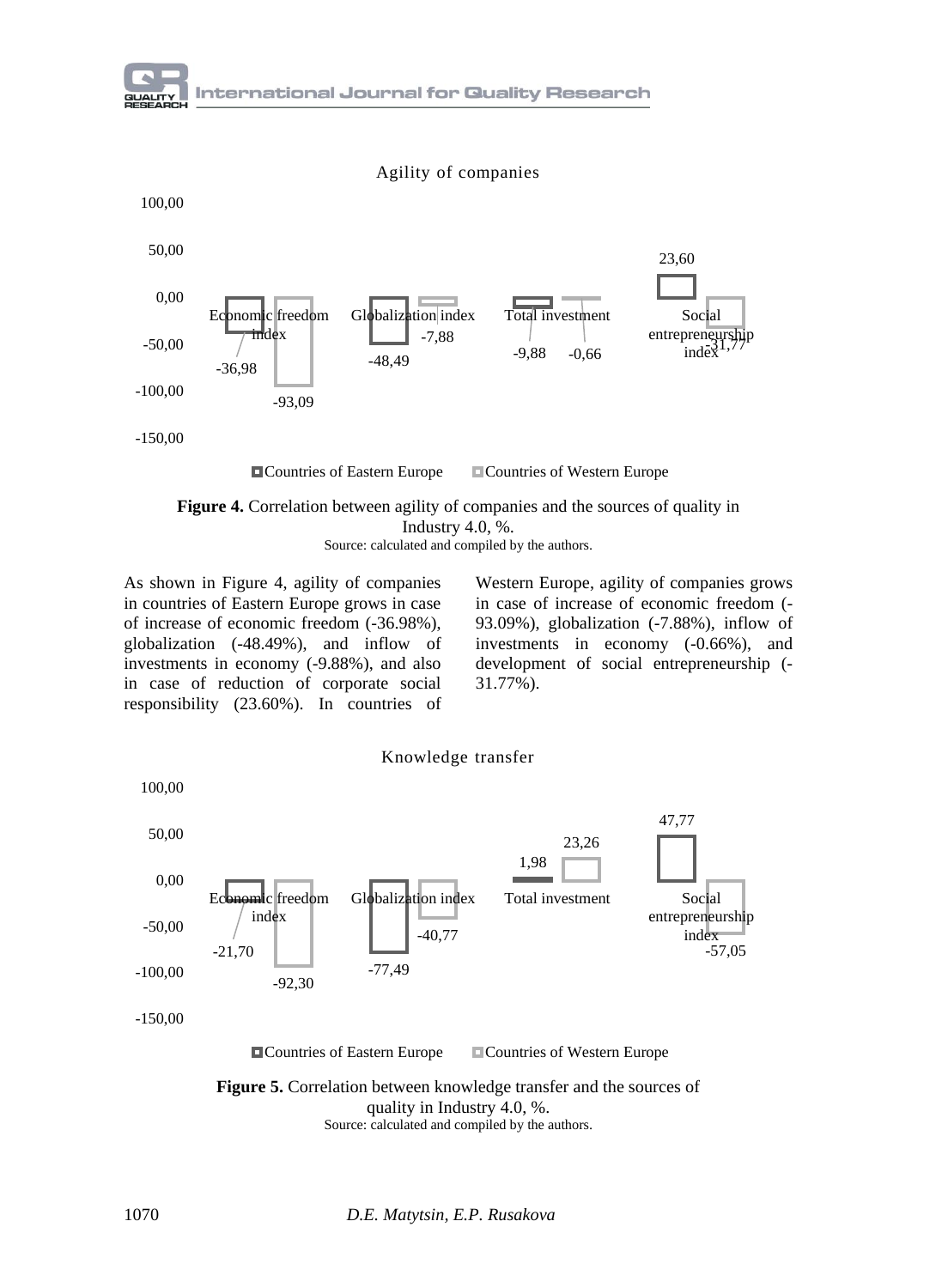As shown in Figure 5, knowledge transfer in countries of Eastern Europe grows in case of increase of economic freedom (-21.70%) and globalization (-77.49%), as well as in case of outflow of investments from economy (1.98) and reduction of corporate social responsibility (47.77). In countries of

Western Europe, knowledge transfer grows in case of increase of economic freedom (- 92.30%), globalization (-40.77%), and development of social entrepreneurship (- 57,05%), as well as outflow of investments from economy (23.26%).



**Figure 6.** Correlation between cyber security and the sources of quality in Industry 4.0, %. Source: calculated and compiled by the authors.

As shown in Figure 6, cyber security in countries of Eastern Europe grows in case of increase of economic freedom (-10.65%), globalization (-20.68%), and inflow of investments in economy (-64.05%), as well as reduction of corporate social responsibility (24.87%). In countries of Western Europe, cyber security grows in case of increase of economic freedom (- 53.41%), inflow of investments in economy (-11.32%), and development of social entrepreneurship (-43.09%), as well as deglobalization (18.31%),

As shown in Figure 7, quality of software piracy grows in case of economic freedom (-

8.28%) and globalization (-80.37%), as well as outflow of investments from economy (21.55%) and reduction of corporate social responsibility (49.96%). In countries of Western Europe, quality of software piracy grows in case of increase of economic freedom (-68.01%), but also in case of deglobalization (30.84%), outflow of investments from economy (6.15%), and reduction of corporate social responsibility (1.78%).

Averaged correlation between the elements of quality and the sources of quality in Industry 4.0 is shown in Figure 8.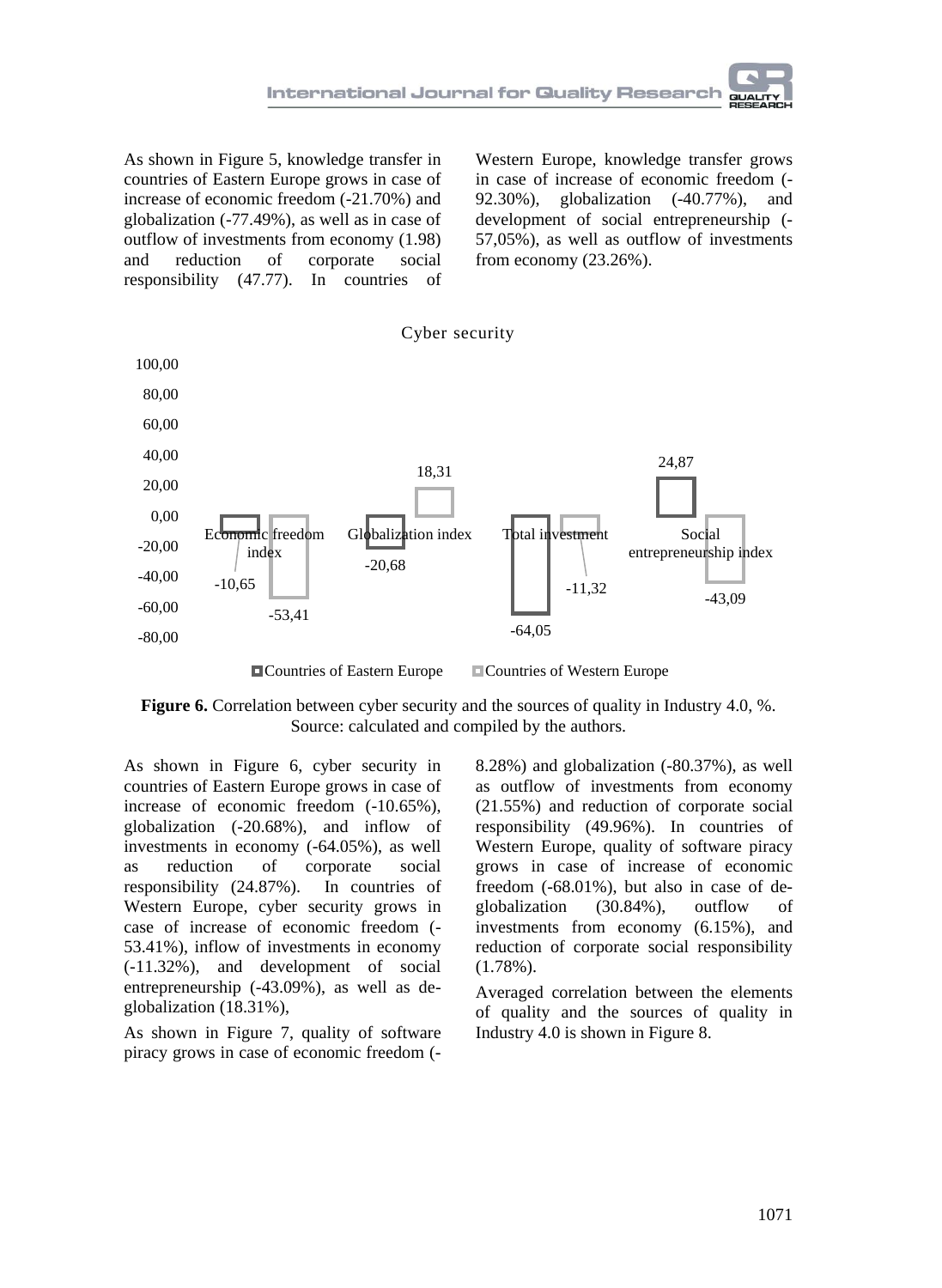

**Figure 7.** Correlation between software piracy and the sources of quality in Industry 4.0, %. Source: calculated and compiled by the authors.



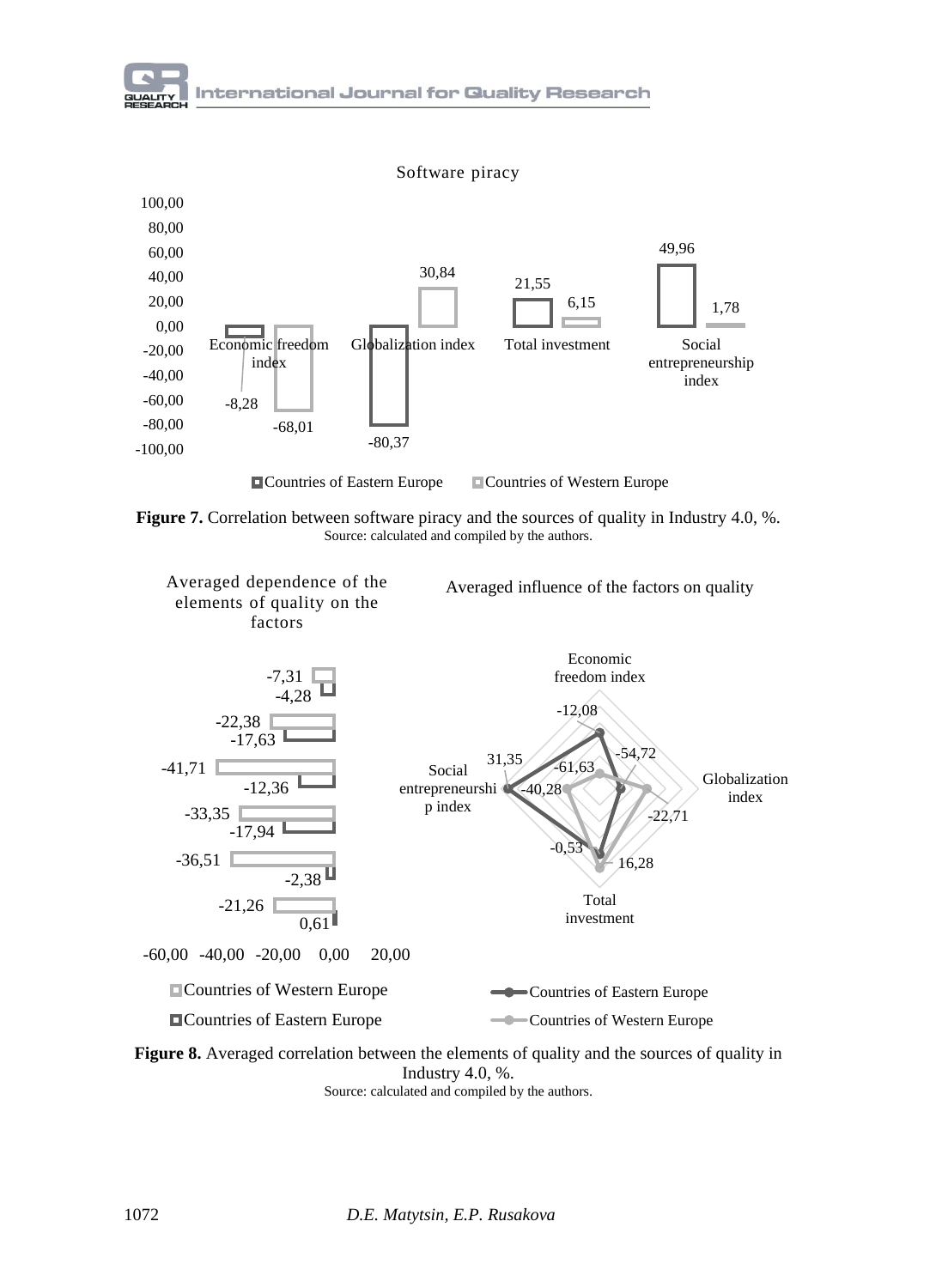As shown in Figure 8, the distinguished sources of quality in countries of Eastern and Western Europe positively influence the quality of Industry 4.0. The elements of quality of Industry 4.0 are ordered according to manageability based on the distinguished sources of quality: knowledge transfer (- 41.71% and -12.36%, accordingly), agility of companies (-33.35% and -17.94%, accordingly), Internet retailing (-36.51% and -2.38%, accordingly), cyber security (-22.38 and -17.63%, accordingly), IT & media stock market capitalization (-7.31% and - 4.28%, accordingly), and software piracy (- 21.26% and 0.61%, accordingly). In countries of Western Europe, manageability of quality of Industry 4.0 is much higher (- 27.09%) as compared to countries of Eastern Europe (-9%).

Source of quality of Industry 4.0 have different values in the studied groups of countries. In countries of Eastern Europe, they are classified in the descending order by significance: globalization index (-54.72%),

index of economic freedom (-12.08%), total investment in economy (-0.53%), and social entrepreneurship index (31.35% – insignificant). In countries of Western Europe, they are classified in the descending order by significance: index of economic freedom (-61.63%), social entrepreneurship index (-40.28%), globalization index (- 22.71%), and total investment (16.28% – insignificant).

### **4.2 Experience and perspectives of formation of cognitive economy based on industrial and manufacturing engineering in the Russian Federation and countries of the EU**

In order to study the influence of the factors of industrial and manufacturing engineering on formation of cognitive economy in the Russian Federation and countries of the EU in 2020, we perform – on the basis of data from Table 2 – regression analysis for the full selection of countries (Table 3).

| Regression statistics                     | Innovation index<br>$(y_1)$                                                                                                                   | Human<br>development index<br>$(y_2)$ | High-technology export<br>$(y_3)$                                           |        |  |  |  |
|-------------------------------------------|-----------------------------------------------------------------------------------------------------------------------------------------------|---------------------------------------|-----------------------------------------------------------------------------|--------|--|--|--|
| Multiple R (determination<br>coefficient) | 0.8079                                                                                                                                        | 0.8199                                |                                                                             | 0.7663 |  |  |  |
| Significance F                            | 0.0304<br>0.0244<br>significant at the<br>significant at the<br>level $\alpha$ =0.05<br>level $\alpha=0.05$<br>(0.0304<0.05)<br>(0.0244<0.05) |                                       | 0.0584<br>not significant at the<br>level $\alpha$ =0.05<br>(0.0584 > 0.05) |        |  |  |  |
| Fobs                                      | 5.01                                                                                                                                          | 5.47                                  | 3.79                                                                        |        |  |  |  |
| Fobs                                      | with $k1 = m = 3$ , $k2 = n-m-1 = 8$ Ftabl=4.07                                                                                               |                                       |                                                                             |        |  |  |  |
| F-test                                    | Fobs>Ftabl<br>(5.01>4.07)<br>passed                                                                                                           | Fobs>Ftabl<br>(5.47>4.07)<br>passed   | Fobs <ftabl (3.79<4.07)<br="">not passed</ftabl>                            |        |  |  |  |
| Constant                                  | 72.25                                                                                                                                         | 1.02                                  |                                                                             | 22.45  |  |  |  |
| Coefficient with $x_1$                    | 0.18                                                                                                                                          | $-0.0001$                             | not                                                                         | 0.20   |  |  |  |
| Coefficient with x <sub>2</sub>           | $-0.74$                                                                                                                                       | $-0.0032$                             | significant<br>$-0.49$                                                      |        |  |  |  |
| Coefficient with x3                       | $-0.26$                                                                                                                                       | $-0.0016$                             |                                                                             | 0.00   |  |  |  |

**Table 3.** Regression statistics of the influence of the factors of industrial and manufacturing engineering on cognitive economy formation.

Source: calculated and compiled by the authors.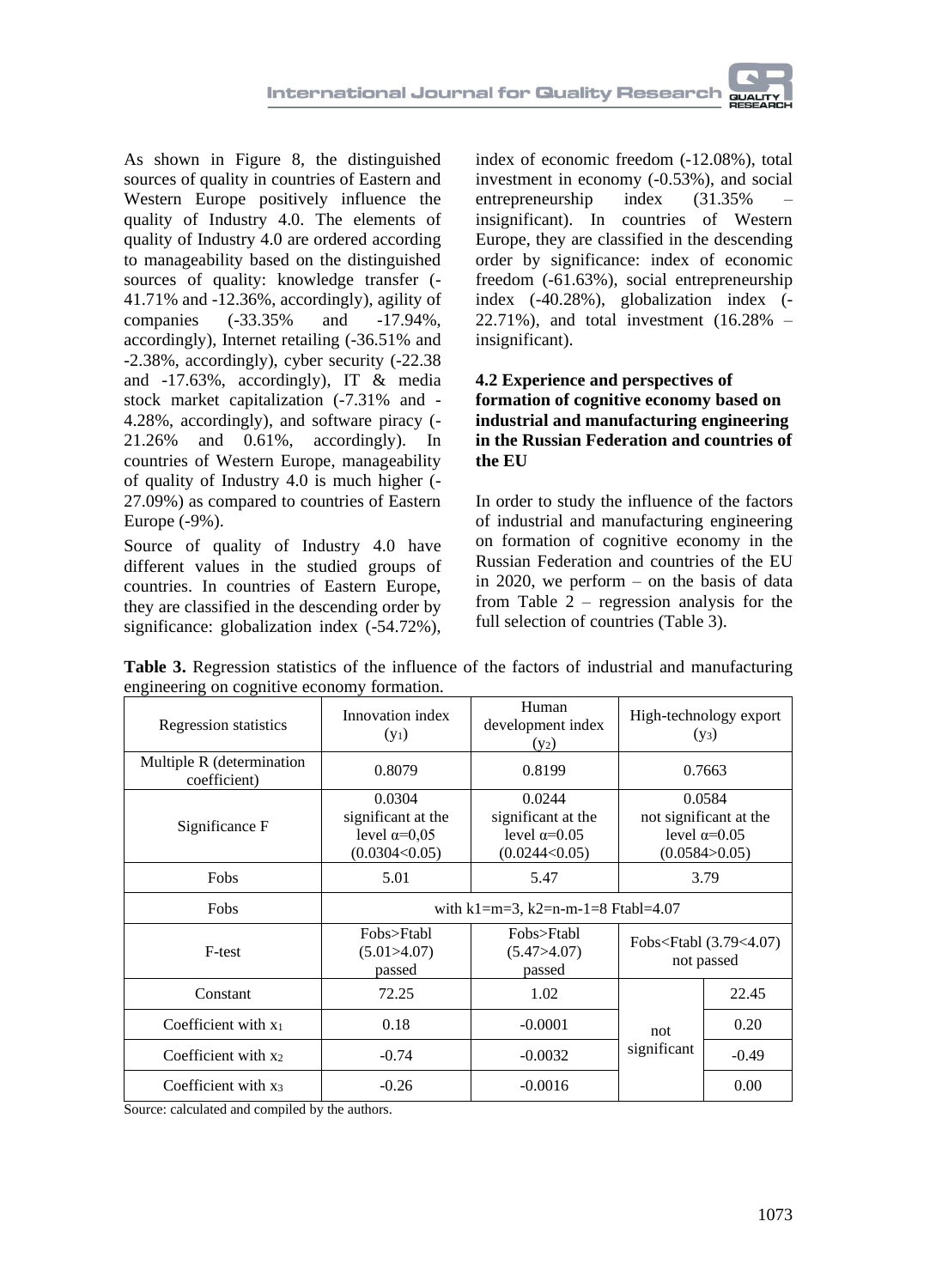

To substantiate the reliability of the results of regression analysis, let us check whether they conform to the Gauss–Markov theorem. Cross-correlation of the factor variables is below 0.90 in all cases, constituting:  $r_{x1x2}=0.76$ ,  $r_{x1x3}=0.25$ ,  $r_{x2x3}=0.25$ . Therefore, there are no repeated variables. Multiple R for all three obtained models exceed 0.75, constituting 0.8079, 0.8199, and 0.7663, accordingly – which shows a close connection between the variables. Significance F in the first regression equation constitutes 0.0304 – thus, it is significant at the level  $\alpha=0.05$  $(0.0304<0.05)$ ; in the second – 0.0244, it is significant at the level  $\alpha=0.05$  $(0.0244<0.05)$ ; in the third – 0.0584, it is not significant at the level  $\alpha$ =0.05  $(0.0584>0.05)$ .

The table value of F-test with  $k1=m=3$ .  $k2=n-m-1=12-3-1=8$  (where m- number of factor variables, n-number of countries in the selection) Ftabl=4.07. F-test is passed only for the first (Fobs>Ftabl, 5.01>4.07) and second (Fobs>Ftabl, 5.47>4.07) models, but is not passed for the third model Fobs<Ftabl (3.79<4.07). That's why the third model should not be further studied, for it is expedient to acknowledge that hightechnology export is not determined by the factors of industrial and manufacturing engineering in the Russian Federation and the EU. Thus, two equations of multiple linear regression remain:

 $y_1$ =72.25+0.18x<sub>1</sub>-0.74x<sub>2</sub>-0.26x<sub>3</sub>, according to which innovation index decreases due to robots in science (if it goes up 1 position in rating) by 0.18 points, but grows due to world robot distribution (if it goes up 1 position in rating) by 0.74 points, and due to increase of use of big data and intellectual

analytics (if it goes up 1 position in the rating) by 0.26 points;

 $y_2=1.02-0.0001x_1-0.0032x_2-0.0016x_3$ 

according to which innovation index grows due to robots in science and R&D (if it goes up by 1 position in the rating) by 0.001, world robot distribution (if it goes up 1 position in the rating) by 0.0032, and increase of use of big data and intellectual analytics (if it goes up 1 position in the rating) by 0.0016.

On the basis of the obtained regression models and with the help of complex method, we determine the values of the factor variables, at which manifestations of cognitive economy in the Russian Federation and countries of the EU reach the level of the leaders of global ratings by innovation index (67.24 points – Switzerland) and human development index (0.954 - Norway). The perspectives of cognitive economy formation based on industrial and manufacturing engineering in the Russian Federation and countries of the EU in the period until 2024 are shown in Figure 9.

As shown in Figure, for innovation index to grow from 48 points to 67.24 points (by 40.07%) with simultaneous increase of human development index from 0.88 to 0.97 (by 10.39%) in the Russian Federation and countries of the EU in the period until 2024, management of the factors of industrial and manufacturing engineering has to ensure the following: increase of world robot distribution from  $25.50<sup>th</sup>$  position to  $4.84<sup>th</sup>$ position (by -81.01%) and growth of use of big data and intellectual analytics from  $34.58<sup>th</sup>$  position to  $19.72<sup>nd</sup>$  position (by -42.99%), while robots in education and R&D could remain at the 2020 level (21.33rd position).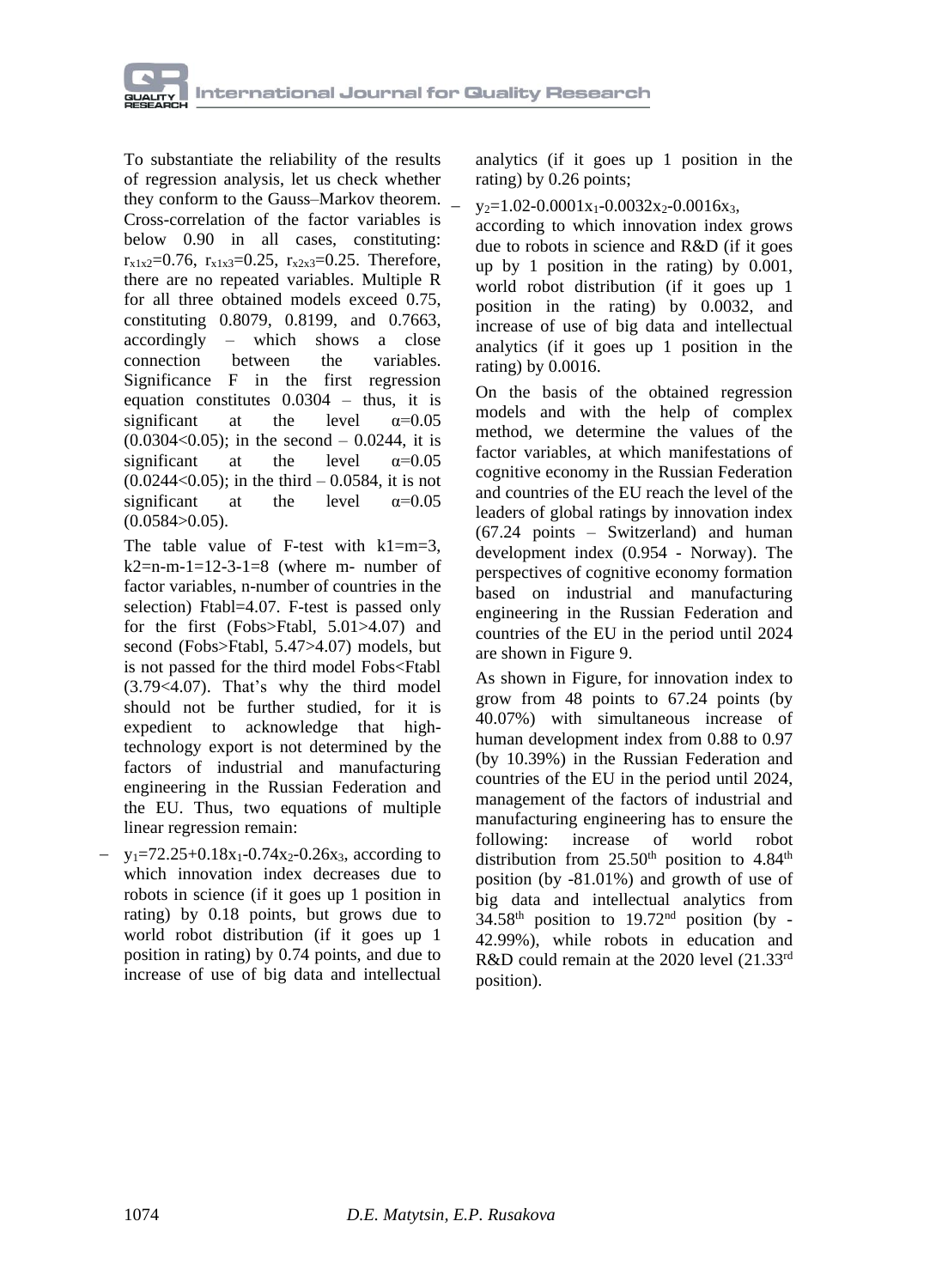

Required average in 2024 Basic average in 2020

**Figure 9.** Perspectives of cognitive economy formation based on industrial and manufacturing engineering in the Russian Federation and countries of the EU in the period until 2024. Source: calculated and compiled by the authors.

**4.3 Program-target strategy of quality management in Industry 4.0 and cognitive economy formation based on industrial and manufacturing engineering in the Russian Federation and countries of the EU.**

Based on the received results of correlation and regression analysis, we have developed the following program-target strategy of quality management in Industry 4.0 and cognitive economy formation based on industrial and manufacturing engineering in the Russian Federation and countries of the EU, which is oriented at the period until 2024 (Figure 10).

As shown in Figure 10, the offered strategy sets before the Russian Federation and countries of the EU two strategic priorities (goals) of cognitive economy formation: acceleration of innovative development and accelerating of human development. The tools for achieving these goals are connected to management of the factors of industrial and manufacturing engineering through worldwide robot distribution and use of big data and intellectual analytics.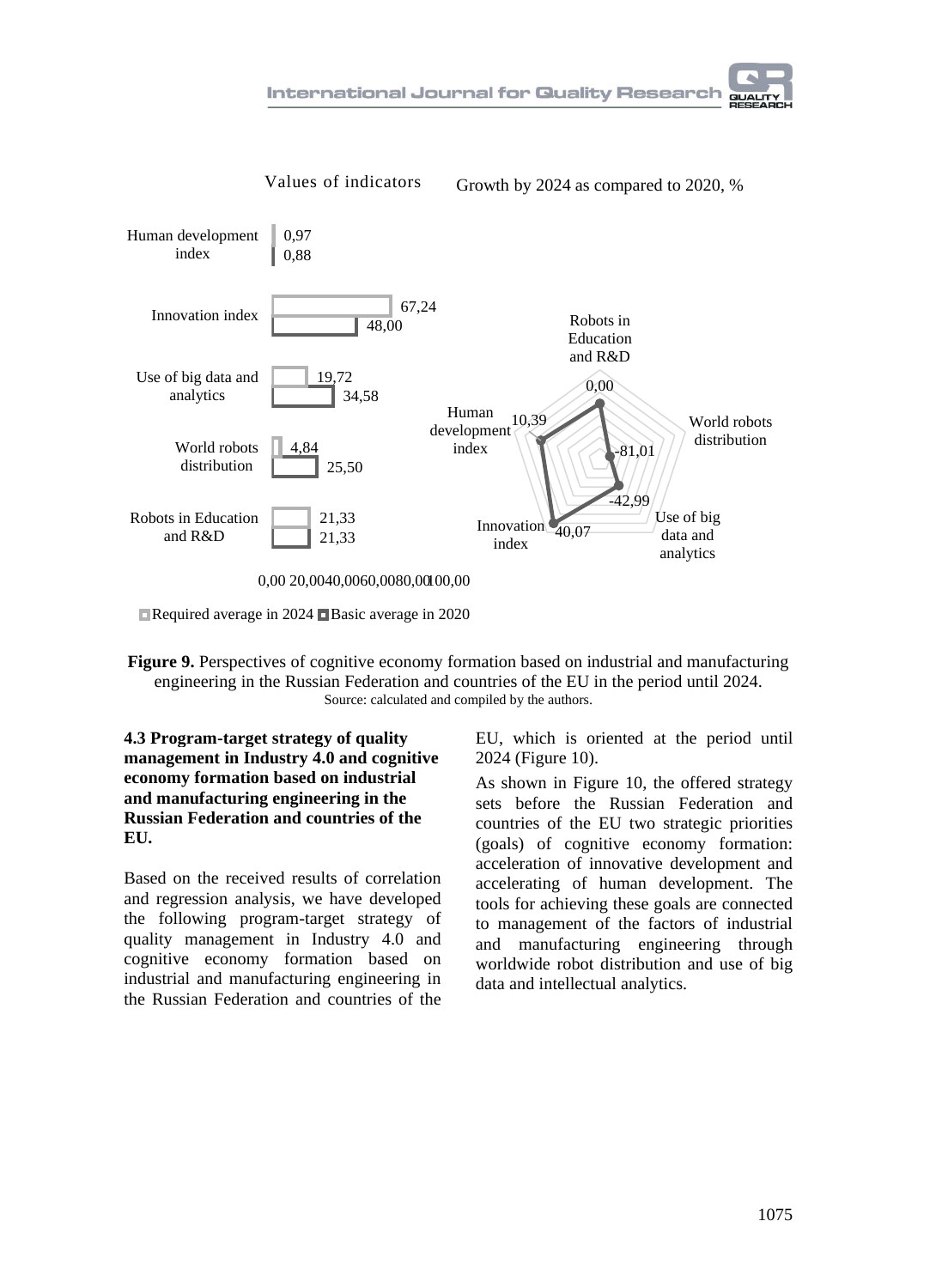*Russian Federation and countries of the EU: strategic priorities of cognitive economy formation*





Source: developed and compiled by the authors.

The management methods envisage increase of quality of Industry 4.0 in view of its elements: increase of knowledge transfer, growth of agility of companies, development of Internet retailing, increase of software piracy, and increase of IT & media stock market capitalization. These tasks are achieved due to using the sources of quality, which, in countries of Eastern Europe, are globalization, economic freedom, and inflow of investments in economy, and in countries of Western Europe - economic freedom, corporate responsibility, and globalization.

# **5. Conclusion**

Thus, the offered hypothesis has been proved. It has been shown that the factors of industrial and manufacturing engineering in

the Russian Federation and countries of the EU have positive connection with the manifestations of cognitive economy (27.09% in countries of Eastern Europe and 9% in countries of Western Europe), but their influence is contradictory – which is shown by not only positive but also negative correlation and regression dependence of the studied indicators.

It has been substantiated that the elements of quality of Industry 4.0 have different manageability. The most manageable element is knowledge transfer, which is followed by agility of companies, which is followed by Internet retailing, cyber security and IT & media stock market capitalization. Sofware piracy is least manageable. The sources of quality of Industry 4.0 are different in countries of Western (economic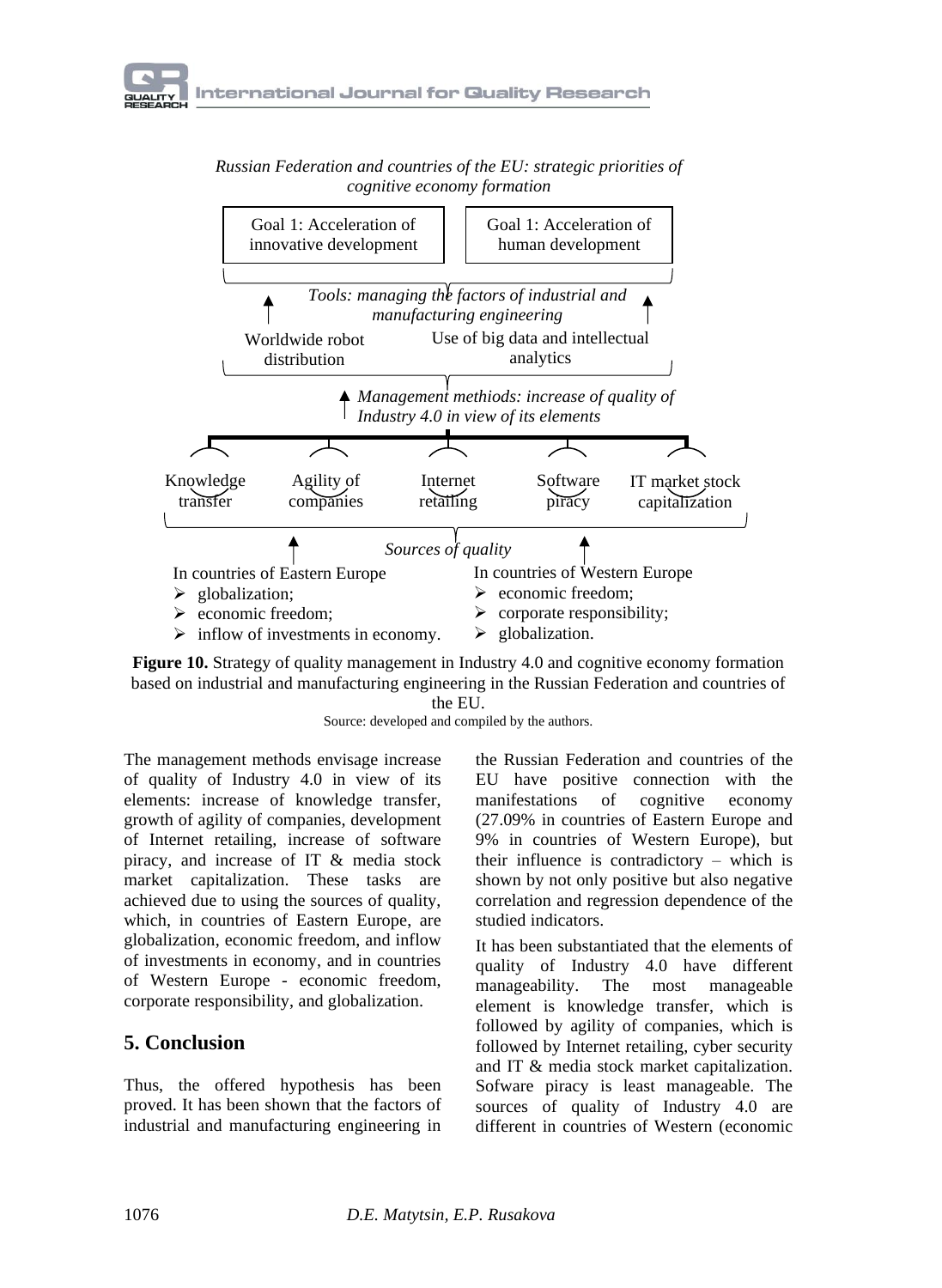

freedom, corporate social responsibility, and globalization) and Eastern (globalization, economic freedom, inflow of investments in economy) Europe.

Experience of cognitive economy formation based on industrial and manufacturing engineering in the Russian Federation and countries of the EU shows that high technology export does not depend on the factors of industrial and manufacturing engineering, which, however, determine innovations and human development. The developed program-target strategy of quality management in Industry 4.0 and cognitive economy formation based on industrial and manufacturing engineering in the Russian Federation and countries of the EU reflects the above conclusions and uses such tools of managing the factors of industrial and manufacturing engineering as world robot distribution and use of big data and analytics.

Contribution of this research to development of economics consists in structuring of the elements of quality of Industry 4.0, substantiating their manageability, and determining the key sources of increase of quality of Industry 4.0 in countries of Western and Eastern Europe. Theoretical significance of the research is also confirmed by proving the important influence of the factors of industrial and manufacturing engineering on manifestations of cognitive economy in the Russian Federation and countries of the EU. Practical significance of the research is due to development of a program-target strategy of quality management in Industry 4.0 and formation of cognitive economy based on industrial and manufacturing engineering in the Russian Federation and countries of the EU in the period until 2024.

**Acknowledgements:** The work was supported by Russian Science Foundation (project No. 20-18-00314).

### **References:**

- [Ahmadi,](https://www.emerald.com/insight/search?q=Mohsen%20Ahmadi) M., & [Taghizadeh,](https://www.emerald.com/insight/search?q=Rahim%20Taghizadeh) R. (2019). A gene expression programming model for economy growth using knowledge-based economy indicators: A comparison of GEP model and ARDL bounds testing approach. *Journal of Modelling in [Management](https://www.emerald.com/insight/publication/issn/1746-5664)*, *14*(1),31-48. <https://doi.org/10.1108/JM2-12-2017-0130>
- [Ansong,](https://www.emerald.com/insight/search?q=Eric%20Ansong) E., & [Boateng,](https://www.emerald.com/insight/search?q=Richard%20Boateng) R. (2019). Surviving in the digital era business models of digital enterprises in a developing economy. *Digital Policy, Regulation and [Governance](https://www.emerald.com/insight/publication/issn/2398-5038)*, *21*(2), 164-178. <https://doi.org/10.1108/DPRG-08-2018-0046>
- [Behmer,](https://www.emerald.com/insight/search?q=Falk%20Johannes%20Behmer) F. J., & [Jochem,](https://www.emerald.com/insight/search?q=Roland%20Jochem) R. (2019). Organizational planning for quality management in the digital age. *Business Process [Management](https://www.emerald.com/insight/publication/issn/1463-7154) Journal*, 26(3), 679-693. <https://doi.org/10.1108/BPMJ-12-2018-0365>
- [Chilton,](https://www.emerald.com/insight/search?q=Kenneth%20Chilton) K., & [Jung,](https://www.emerald.com/insight/search?q=Kyujin%20Jung) K. (2018). The applicability of growth machine theory to the knowledge economy: Social network analysis of Chattanooga's civic infrastructure. *[International](https://www.emerald.com/insight/publication/issn/0306-8293) Journal of Social [Economics](https://www.emerald.com/insight/publication/issn/0306-8293)*, *45*(4), 582-601. <https://doi.org/10.1108/IJSE-10-2016-0293>
- [Degelsegger-Márquez,](https://www.emerald.com/insight/search?q=Alexander%20Degelsegger-M%C3%A1rquez) A., [Remøe,](https://www.emerald.com/insight/search?q=Svend%20Otto%20Rem%C3%B8e) S. O., & [Trienes,](https://www.emerald.com/insight/search?q=Rudie%20Trienes) R. (2018). Regional knowledge economies and global innovation networks – the case of Southeast Asia. *[Journal](https://www.emerald.com/insight/publication/issn/2053-4620) of Science and Technology Policy [Management](https://www.emerald.com/insight/publication/issn/2053-4620)*, *9*(1), 66-86. [https://doi.org/10.1108/JSTPM-06-2017-](https://doi.org/10.1108/JSTPM-06-2017-0027) [0027](https://doi.org/10.1108/JSTPM-06-2017-0027)
- [Dellermann,](https://www.emerald.com/insight/search?q=Dominik%20Dellermann) D., [Fliaster,](https://www.emerald.com/insight/search?q=Alexander%20Fliaster) A., & [Kolloch,](https://www.emerald.com/insight/search?q=Michael%20Kolloch) M. (2017). Innovation risk in digital business models: the German energy sector. *Journal of [Business](https://www.emerald.com/insight/publication/issn/0275-6668) Strategy*, *38*(5),35-43. <https://doi.org/10.1108/JBS-07-2016-0078>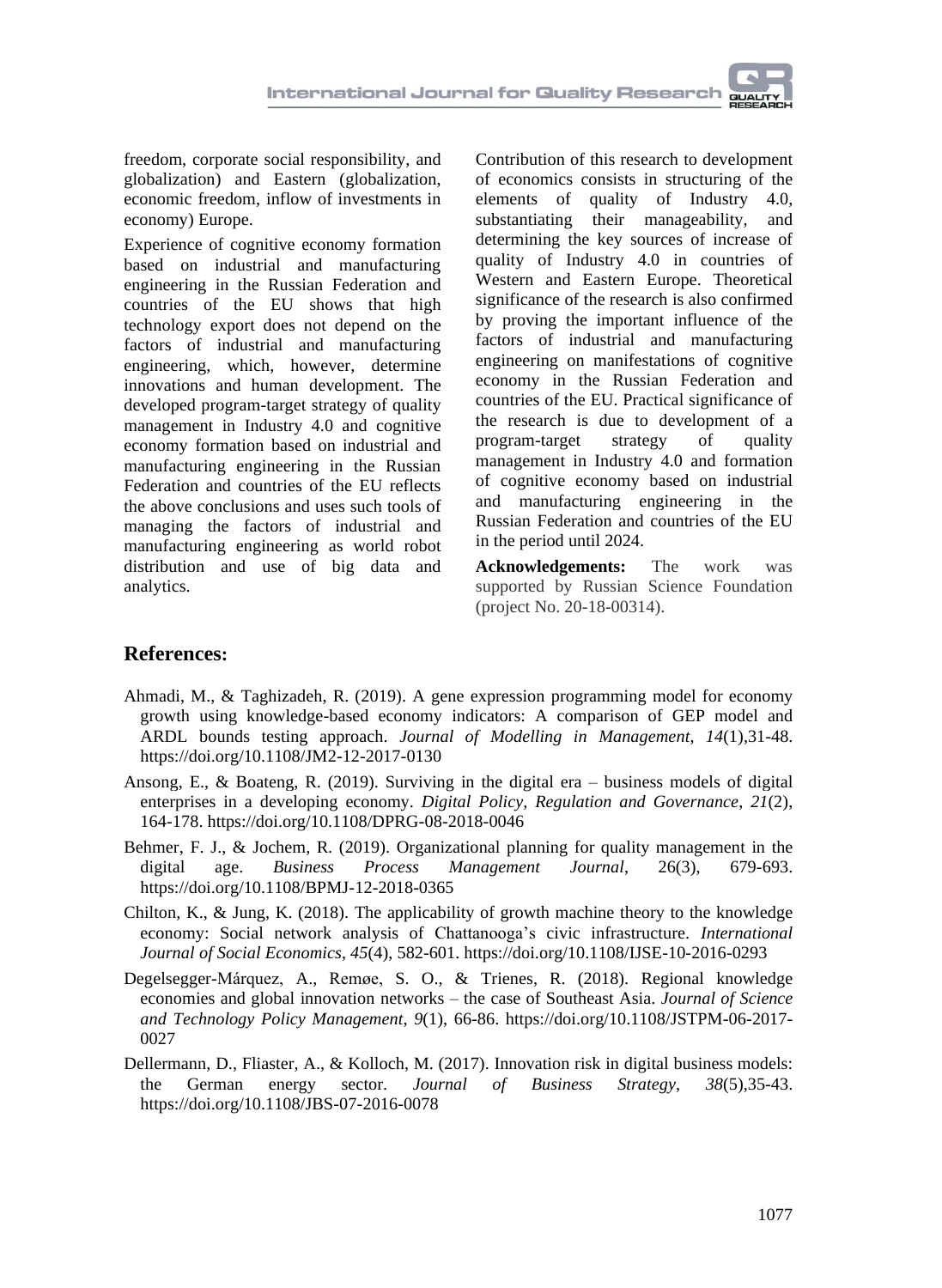- European [Commission](https://ec.europa.eu/info/index_en) (2020). *Europe investing in digital: the Digital Europe Programme.* Retrieved from: [https://ec.europa.eu/digital-single-market/en/europe-investing-digital](https://ec.europa.eu/digital-single-market/en/europe-investing-digital-digital-europe-programme)[digital-europe-programme](https://ec.europa.eu/digital-single-market/en/europe-investing-digital-digital-europe-programme) (data accessed: 28.08.2020).
- [Flores,](https://www.emerald.com/insight/search?q=Emmanuel%20Flores) E., [Xu,](https://www.emerald.com/insight/search?q=Xun%20Xu) X., & [Lu,](https://www.emerald.com/insight/search?q=Yuqian%20Lu) Y. (2020). Human Capital 4.0: a workforce competence typology for Industry 4.0. *Journal of [Manufacturing](https://www.emerald.com/insight/publication/issn/1741-038X) Technology Management*, *31*(4), 687-703. \ <https://doi.org/10.1108/JMTM-08-2019-0309>
- [Gangi,](https://www.emerald.com/insight/search?q=Yagoub%20Ali%20Gangi) Y. A. (2017). The role of entrepreneurship education and training on creation of the knowledge economy: Qatar leap to the future. *World Journal of [Entrepreneurship,](https://www.emerald.com/insight/publication/issn/2042-5961) and Sustainable [Development](https://www.emerald.com/insight/publication/issn/2042-5961)*, 13(4), 375-388. <https://doi.org/10.1108/WJEMSD-06-2017-0032>
- [Ghobakhloo,](https://www.emerald.com/insight/search?q=Morteza%20Ghobakhloo) M. (2018). The future of manufacturing industry: a strategic roadmap toward Industry 4.0. *Journal of [Manufacturing](https://www.emerald.com/insight/publication/issn/1741-038X) Technology Management*, *29*(6), 910-936. <https://doi.org/10.1108/JMTM-02-2018-0057>
- Gomes, R.F.S. & Cardoso, I.G. (2020). Emerging Technologies Applied to Quality Engineering: Current Scenario and Perspectives, *Proceedings on Engineering Sciences, 2*(3), 295-304, doi: 10.24874/PES02.03.008
- [Grandinetti,](https://www.emerald.com/insight/search?q=Roberto%20Grandinetti) R., [Ciasullo,](https://www.emerald.com/insight/search?q=Maria%20Vincenza%20Ciasullo) M. V., [Paiola,](https://www.emerald.com/insight/search?q=Marco%20Paiola) M., & [Schiavone,](https://www.emerald.com/insight/search?q=Francesco%20Schiavone) F. (2020). Fourth industrial revolution, digital servitization and relationship quality in Italian B2B manufacturing firms. An exploratory study. *The TQM [Journal](https://www.emerald.com/insight/publication/issn/1754-2731)*, *32*(4), 647-671. [https://doi.org/10.1108/TQM-01-](https://doi.org/10.1108/TQM-01-2020-0006) [2020-0006](https://doi.org/10.1108/TQM-01-2020-0006)
- Gritsuk, N. V., Gamulinskaya, N. V., & Petrova, E. V. (2020). The innovative approach to managing the product quality in the digital economy: intellectual accounting  $\&$  audit. *International Journal for Quality Research, 14*(2), 559-576. doi: 10.24874/IJQR14.02-13.
- [Hoe,](https://www.emerald.com/insight/search?q=Siu%20Loon%20Hoe) S. L. (2017). Thinking about how to think: cognitive skills to stay relevant in a digital economy. *Human Resource Management [International](https://www.emerald.com/insight/publication/issn/0967-0734) Digest*, *25*(5), 1-3. <https://doi.org/10.1108/HRMID-02-2017-0040>
- [Hoerlsberger,](https://www.emerald.com/insight/search?q=Marianne%20Hoerlsberger) M. (2019). Innovation management in a digital world. *Journal of [Manufacturing](https://www.emerald.com/insight/publication/issn/1741-038X) Technology [Management](https://www.emerald.com/insight/publication/issn/1741-038X)*, *30*(8), 1117-1126. <https://doi.org/10.1108/JMTM-12-2019-461>
- IMD (2020). *World Digital Competitiveness Ranking 2019.* Retrieved from: [https://www.imd.org/wcc/world-competitiveness-center-rankings/world-digital](https://www.imd.org/wcc/world-competitiveness-center-rankings/world-digital-competitiveness-rankings-2019/)[competitiveness-rankings-2019/](https://www.imd.org/wcc/world-competitiveness-center-rankings/world-digital-competitiveness-rankings-2019/) (data accessed: 28.08.2020).
- [Inshakova,](https://proxylibrary.hse.ru:2073/authid/detail.uri?origin=AuthorProfile&authorId=56185976100&zone=) A. O., [Inshakova,](https://proxylibrary.hse.ru:2073/authid/detail.uri?origin=AuthorProfile&authorId=57191255542&zone=) E. I., & [Marchukov,](https://proxylibrary.hse.ru:2073/authid/detail.uri?origin=AuthorProfile&authorId=57202323564&zone=) I. P. (2019). [Participation](https://proxylibrary.hse.ru:2073/record/display.uri?eid=2-s2.0-85063193783&origin=resultslist&sort=plf-f&src=s&sid=1fe8cf8efb9f850a6cb3bf69940df95d&sot=autdocs&sdt=autdocs&sl=18&s=AU-ID%2856185976100%29&relpos=21&citeCnt=0&searchTerm=) of international [organizations](https://proxylibrary.hse.ru:2073/record/display.uri?eid=2-s2.0-85063193783&origin=resultslist&sort=plf-f&src=s&sid=1fe8cf8efb9f850a6cb3bf69940df95d&sot=autdocs&sdt=autdocs&sl=18&s=AU-ID%2856185976100%29&relpos=21&citeCnt=0&searchTerm=) & integration associations in the development of legal regulation of foreign trade in energy [resources.](https://proxylibrary.hse.ru:2073/record/display.uri?eid=2-s2.0-85063193783&origin=resultslist&sort=plf-f&src=s&sid=1fe8cf8efb9f850a6cb3bf69940df95d&sot=autdocs&sdt=autdocs&sl=18&s=AU-ID%2856185976100%29&relpos=21&citeCnt=0&searchTerm=) *Lecture Notes in [Networks](https://proxylibrary.hse.ru:2073/sourceid/21100901469?origin=resultslist) & Systems*, *44*, 173-185.
- [Inshakova,](https://proxylibrary.hse.ru:2073/authid/detail.uri?origin=AuthorProfile&authorId=56185976100&zone=) A. O., [Uskova,](https://proxylibrary.hse.ru:2073/authid/detail.uri?origin=AuthorProfile&authorId=57202922529&zone=) M. S., [Dolinskaya,](https://proxylibrary.hse.ru:2073/authid/detail.uri?origin=AuthorProfile&authorId=57200524567&zone=) V. V., & [Frolova,](https://proxylibrary.hse.ru:2073/authid/detail.uri?origin=AuthorProfile&authorId=56439998700&zone=) E. E. (2018). [Dynamics](https://proxylibrary.hse.ru:2073/record/display.uri?eid=2-s2.0-85049863951&origin=resultslist&sort=plf-f&src=s&sid=1fe8cf8efb9f850a6cb3bf69940df95d&sot=autdocs&sdt=autdocs&sl=18&s=AU-ID%2856185976100%29&relpos=26&citeCnt=0&searchTerm=) of the legislative development of [public-private](https://proxylibrary.hse.ru:2073/record/display.uri?eid=2-s2.0-85049863951&origin=resultslist&sort=plf-f&src=s&sid=1fe8cf8efb9f850a6cb3bf69940df95d&sot=autdocs&sdt=autdocs&sl=18&s=AU-ID%2856185976100%29&relpos=26&citeCnt=0&searchTerm=) partnership in the sphere of agricultural insurance in [Russia](https://proxylibrary.hse.ru:2073/record/display.uri?eid=2-s2.0-85049863951&origin=resultslist&sort=plf-f&src=s&sid=1fe8cf8efb9f850a6cb3bf69940df95d&sot=autdocs&sdt=autdocs&sl=18&s=AU-ID%2856185976100%29&relpos=26&citeCnt=0&searchTerm=) & the US. *[Espacios,](https://proxylibrary.hse.ru:2073/sourceid/11200153556?origin=resultslist) 39*(28),2-12.
- Institute of Scientific Communications (2020a). *Dataset "Big Data of the Modern Global Economy: Digital Platform for Data Mining – 2020".* Retrieved from: <https://www.archilab.online/en/data/data-set-on-the-world-economy/sounting-data-set> (data accessed: 28.08.2020).
- Institute of Scientific Communications (2020b). *Dataset "Social Entrepreneurship in the World Economy: a Path from Virtual Scores to Big Data – 2020": Social entrepreneurship ranking.* Retrieved from: [https://www.archilab.online/en/data/entrepreneurship/social](https://www.archilab.online/en/data/entrepreneurship/social-entrepreneurship-ranking)[entrepreneurship-ranking](https://www.archilab.online/en/data/entrepreneurship/social-entrepreneurship-ranking) (data accessed: 28.08.2020).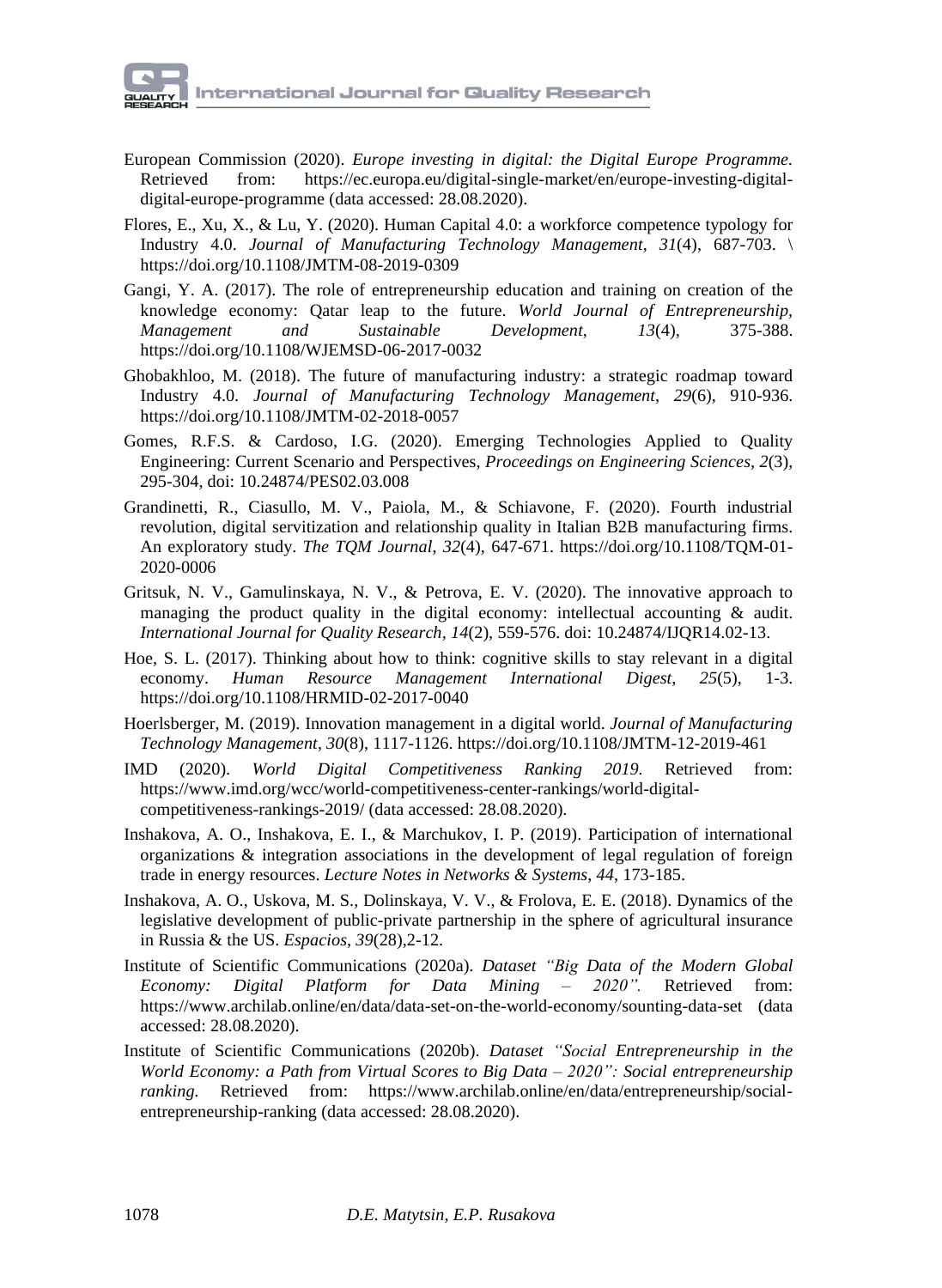- International Monetary Fund (2020). *World Economic Outlook Database: Total investment 2020.* Retrieved from: [https://www.imf.org](https://www.imf.org/) (data accessed: 28.08.2020).
- [Khin,](https://www.emerald.com/insight/search?q=Sabai%20Khin) S., & [Ho,](https://www.emerald.com/insight/search?q=Theresa%20CF%20Ho) T. C. (2019). Digital technology, digital capability and organizational performance: A mediating role of digital innovation. *[International](https://www.emerald.com/insight/publication/issn/1757-2223) Journal of Innovation [Science](https://www.emerald.com/insight/publication/issn/1757-2223)*, *11*(2), 177-195. <https://doi.org/10.1108/IJIS-08-2018-0083>
- KOF (2020). *Globalization Index 2019.* Retrieved from: [https://kof.ethz.ch/en/forecasts-and](https://kof.ethz.ch/en/forecasts-and-indicators/indicators/kof-globalisation-index.html)[indicators/indicators/kof-globalisation-index.html](https://kof.ethz.ch/en/forecasts-and-indicators/indicators/kof-globalisation-index.html) (data accessed: 28.08.2020).
- [Martínez-Climent,](https://www.emerald.com/insight/search?q=Carla%20Mart%C3%ADnez-Climent) C. (2020). Knowledge, business and innovation. Economies and sustainability of future growth. *International Journal of [Entrepreneurial](https://www.emerald.com/insight/publication/issn/1355-2554) Behavior & [Research](https://www.emerald.com/insight/publication/issn/1355-2554)*, *26*(3), 397-399. <https://doi.org/10.1108/IJEBR-04-2020-825>
- [Martínez-Climent,](https://www.emerald.com/insight/search?q=Carla%20Mart%C3%ADnez-Climent) C., [Rodríguez-García,](https://www.emerald.com/insight/search?q=Mar%C3%ADa%20Rodr%C3%ADguez-Garc%C3%ADa) M., & [Ribeiro-Soriano,](https://www.emerald.com/insight/search?q=Domingo%20Ribeiro-Soriano) D. (2019). Digital transformations and value creation in international markets. *[International](https://www.emerald.com/insight/publication/issn/1355-2554) Journal of [Entrepreneurial](https://www.emerald.com/insight/publication/issn/1355-2554) Behavior & Research*, *25*(8), 1603-1604. [https://doi.org/10.1108/IJEBR-11-](https://doi.org/10.1108/IJEBR-11-2019-820) [2019-820](https://doi.org/10.1108/IJEBR-11-2019-820)
- Ministry of Digital Development, [Communications](https://digital.gov.ru/ru/) and Mass Media of the Russian Federation (2020). *Program "Digital economy of the Russian Federation".* Retrieved from: <https://digital.gov.ru/ru/activity/directions/858/> (data accessed: 28.08.2020).
- [Nguyen,](https://www.emerald.com/insight/search?q=Mai%20Anh%20Thi%20Nguyen) M. A. T., [Lei,](https://www.emerald.com/insight/search?q=Hui%20Lei) H., [Vu,](https://www.emerald.com/insight/search?q=Khoa%20Dinh%20Vu) K. D., & [Le,](https://www.emerald.com/insight/search?q=Phong%20Ba%20Le) P. B. (2019). The role of cognitive proximity on supply chain collaboration for radical and incremental innovation: a study of a transition economy. *Journal of Business & Industrial [Marketing](https://www.emerald.com/insight/publication/issn/0885-8624)*, *34*(3), 591-604. <https://doi.org/10.1108/JBIM-07-2017-0163>
- [Paoloni,](https://www.emerald.com/insight/search?q=Paola%20Paoloni) P., [Paoloni,](https://www.emerald.com/insight/search?q=Niccol%C3%B2%20Paoloni) N., & [Modaffari,](https://www.emerald.com/insight/search?q=Giuseppe%20Modaffari) G. (2019). Crowdfunding as a new collaborative process in the knowledge economy: A literature review. *VINE Journal of [Information](https://www.emerald.com/insight/publication/issn/2059-5891) and Knowledge [Management](https://www.emerald.com/insight/publication/issn/2059-5891) Systems*, *49*(2), 241-255. [https://doi.org/10.1108/VJIKMS-12-](https://doi.org/10.1108/VJIKMS-12-2018-0118) [2018-0118](https://doi.org/10.1108/VJIKMS-12-2018-0118)
- Popkova, E.G. (2020). A new treatment of quality of goods and services in the conditions of the knowledge economy: opposition of traditions and innovations. *International Journal for Quality Research, 14*(2), 329-346. [https://doi.org/10.24874/IJQR14.02-01.](https://doi.org/10.24874/IJQR14.02-01)
- Popkova, E.G., Przhedetsky, Yu V., Przhedetskaya, N.V. & Borzenko, K.V. (Ed.) (2020). *Marketing of Healthcare Organizations: Technologies of Public-Private Partnership.* A volume in the series Popkova, E.G. (Ed.) [Advances](https://www.infoagepub.com/series/Advances-in-Research-on-Russian-Business-and-Management) in Research on Russian Business and [Management,](https://www.infoagepub.com/series/Advances-in-Research-on-Russian-Business-and-Management) Charlotte, NC, USA, Information Age Publishing.
- [Popkova,](https://proxylibrary.hse.ru:2073/authid/detail.uri?origin=resultslist&authorId=55671568200&zone=) E.G., [Poluyufta,](https://proxylibrary.hse.ru:2073/authid/detail.uri?origin=resultslist&authorId=56835750500&zone=) L., [Beshanova,](https://proxylibrary.hse.ru:2073/authid/detail.uri?origin=resultslist&authorId=57195717040&zone=) Y., [Popova,](https://proxylibrary.hse.ru:2073/authid/detail.uri?origin=resultslist&authorId=57119051300&zone=) L.V. & [Kolesnikova,](https://proxylibrary.hse.ru:2073/authid/detail.uri?origin=resultslist&authorId=57195716320&zone=) E. (2017). [Innovations](https://proxylibrary.hse.ru:2073/record/display.uri?eid=2-s2.0-85029601023&origin=resultslist&sort=plf-f&src=s&st1=Popkova+E.G.&nlo=&nlr=&nls=&sid=16bba25f3ee0c4a39034bfe69c78f644&sot=b&sdt=b&sl=25&s=AUTHOR-NAME%28Popkova+E.G.%29&relpos=58&citeCnt=1&searchTerm=) as a basis for marketing strategies of Russian oil companies in the conditions of oil prices [reduction.](https://proxylibrary.hse.ru:2073/record/display.uri?eid=2-s2.0-85029601023&origin=resultslist&sort=plf-f&src=s&st1=Popkova+E.G.&nlo=&nlr=&nls=&sid=16bba25f3ee0c4a39034bfe69c78f644&sot=b&sdt=b&sl=25&s=AUTHOR-NAME%28Popkova+E.G.%29&relpos=58&citeCnt=1&searchTerm=) *[Contributions](https://proxylibrary.hse.ru:2073/sourceid/91803?origin=resultslist) to Economics,* (9783319606958), 449-455. https://doi.org[/10.1007/978-3-319-60696-5\\_57](https://doi.org/10.1007/978-3-319-60696-5_57)
- [Ragulina,](https://www.emerald.com/insight/search?q=Julia%20V.%20Ragulina) J. V. (2019). Influence of education on placement of production in the AIC in the conditions of Industry 4.0. *On the [Horizon](https://www.emerald.com/insight/publication/issn/1074-8121)*, *27*(3/4), 153-158. [https://doi.org/10.1108/OTH-](https://doi.org/10.1108/OTH-07-2019-0038)[07-2019-0038](https://doi.org/10.1108/OTH-07-2019-0038)
- [Rana,](https://www.emerald.com/insight/search?q=Geeta%20Rana) G., & [Sharma,](https://www.emerald.com/insight/search?q=Ravindra%20Sharma) R. (2019). Emerging human resource management practices in Industry 4.0. *[Strategic](https://www.emerald.com/insight/publication/issn/1475-4398) HR Review*, *18*(4), 176-181. <https://doi.org/10.1108/SHR-01-2019-0003>
- [Singh,](https://www.emerald.com/insight/search?q=Poonam%20Singh) P., & [Giacosa,](https://www.emerald.com/insight/search?q=Elisa%20Giacosa) E. (2019). Cognitive biases of consumers as barriers in transition towards circular economy. *[Management](https://www.emerald.com/insight/publication/issn/0025-1747) Decision*, *27*(4), 921-936. <https://doi.org/10.1108/MD-08-2018-0951>